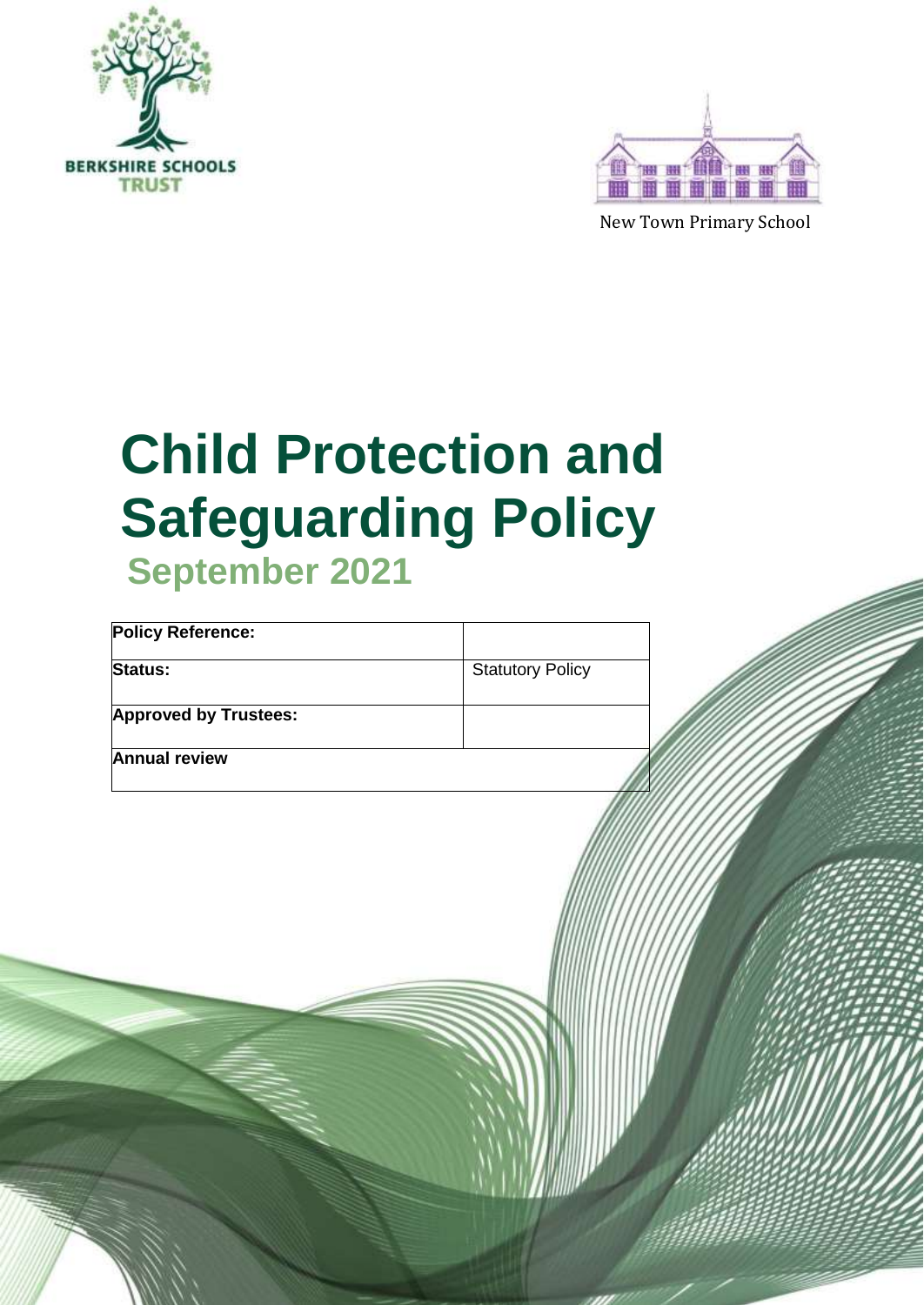# **Contents**

| Appendix 2: safer recruitment and DBS checks - policy and procedures  20 |  |
|--------------------------------------------------------------------------|--|
|                                                                          |  |
|                                                                          |  |
|                                                                          |  |

# <span id="page-1-0"></span>**1. Important contacts**

| ROLE/ORGANISATION                            | <b>NAME</b>                 | <b>CONTACT DETAILS</b>            |
|----------------------------------------------|-----------------------------|-----------------------------------|
| Designated safeguarding lead<br>(DSL)        | <b>Kate Hawkins</b>         | 0118 9375509                      |
| Deputy DSL                                   | Hollie Appleton<br>Kate Rex | 01189375509                       |
| Local authority designated<br>officer (LADO) | Jeremy Curtis               | lado@reading.gov.uk               |
| Chair of governors                           | Stewart Johnson             | cognewtown@newtown.reading.sch.uk |

**…………………………………………………………………………………………………………………………….**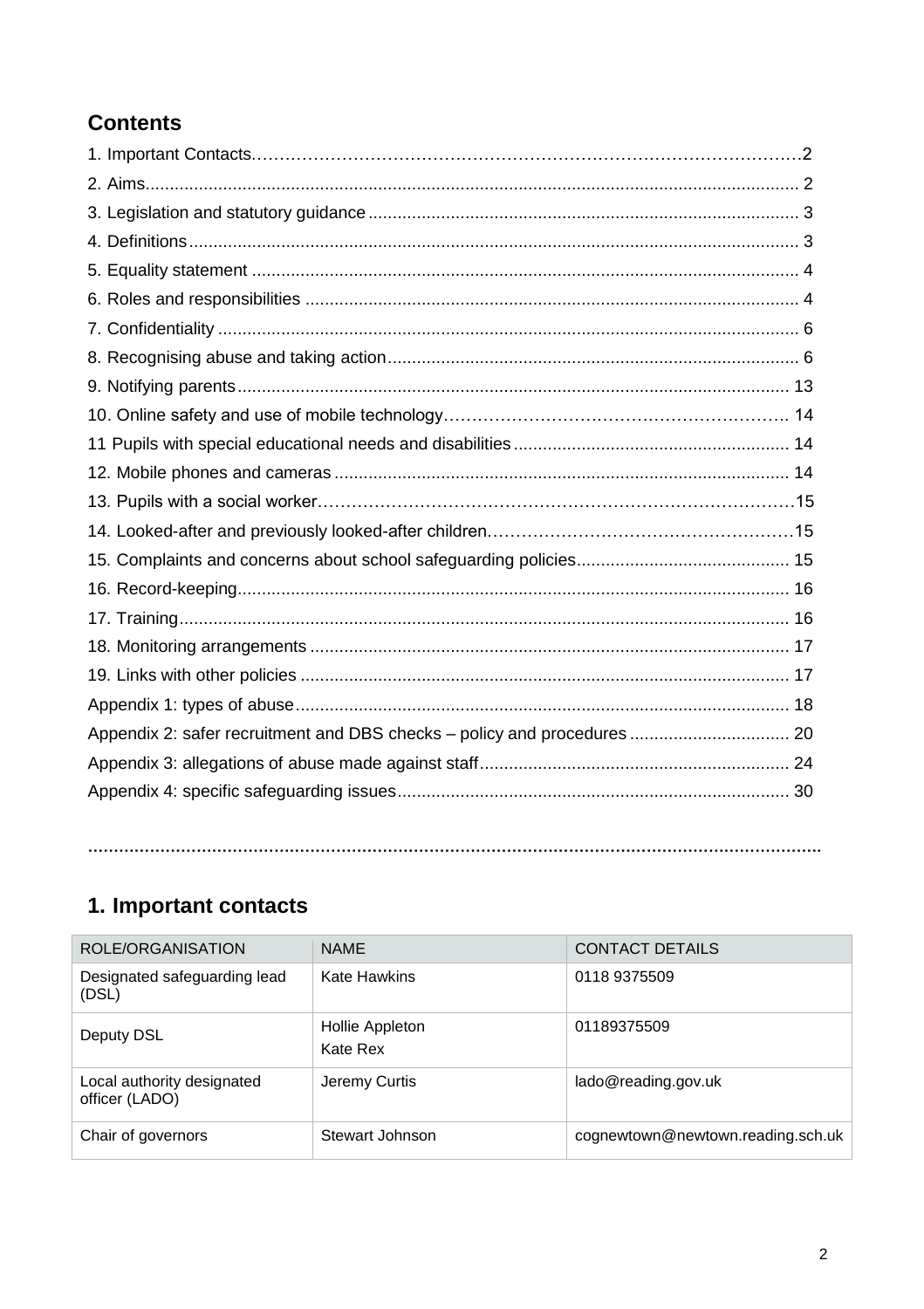# **2. Aims**

The school aims to ensure that:

- Appropriate action is taken in a timely manner to safeguard and promote children's welfare
- All staff are aware of their statutory responsibilities with respect to safeguarding
- Staff are properly trained in recognising and reporting safeguarding issues

# <span id="page-2-0"></span>**3. Legislation and statutory guidance**

This policy is based on the Department for Education's statutory guidance [Keeping Children Safe in](http://www.legislation.gov.uk/ukpga/1989/41) [Education \(2021\)](https://www.gov.uk/government/publications/keeping-children-safe-in-education--2) and [Working Together to Safeguard Children \(2018\), a](http://www.reading.gov.uk/childrensreferralform)nd the [Governance Handbook.](https://www.gov.uk/government/publications/governance-handbook) We comply with this guidance and the arrangements agreed and published by our 3 local safeguarding partners.

This policy is also based on the following legislation:

- Part 3 of the schedule to the [Education \(Independent School Standards\) Regulations 2014, w](https://www.gov.uk/government/publications/multi-agency-statutory-guidance-on-female-genital-mutilation)hich places a duty on academies and independent schools to safeguard and promote the welfare of pupils at the school
- [The Children Act 1989](mailto:fmu@fco.gov.uk) (and [2004 amendment\)](http://www.legislation.gov.uk/ukpga/2004/31/contents), which provides a framework for the care and protection of children
- Section 5B(11) of the Female Genital Mutilation Act 2003, as inserted by section 74 of the [Serious](http://www.legislation.gov.uk/uksi/2009/37/contents/made) [Crime](http://www.legislation.gov.uk/ukpga/2015/9/part/5/crossheading/female-genital-mutilation) Act 2015, which places a statutory duty on teachers to report to the police where they discover that female genital mutilation (FGM) appears to have been carried out on a girl under 18
- [Statutory guidance on FGM, w](http://www.legislation.gov.uk/uksi/2018/794/contents/made)hich sets out responsibilities with regards to safeguarding and supporting girls affected by FGM
- [The Rehabilitation of Offenders Act 1974, w](https://www.gov.uk/government/publications/channel-guidance)hich outlines when people with criminal convictions can work with children
- Schedule 4 of the [Safeguarding](http://www.legislation.gov.uk/ukpga/2006/47/schedule/4) Vulnerable Groups Act 2006, which defines what 'regulated activity' is in relation to children
- [Statutory guidance on the Prevent duty, w](mailto:ChildrensSinglePointofAccess@reading.gcsx.gov.uk)hich explains schools' duties under the Counter-Terrorism and Security Act 2015 with respect to protecting people from the risk of radicalisation and extremism
- The [Childcare \(Disqualification\) and Childcare \(Early Years Provision Free of Charge\) \(Extended](http://www.legislation.gov.uk/ukpga/1974/53) [Entitlement\) \(Amendment\) Regulations 2018](http://www.legislation.gov.uk/uksi/2018/794/contents/made) (referred to in this policy as the "2018 Childcare Disqualification Regulations") and [Childcare Act 2006, w](https://www.nspcc.org.uk/what-you-can-do/report-abuse/dedicated-helplines/protecting-children-from-radicalisation/)hich set out who is disqualified from working with children

This policy also meets requirements relating to safeguarding and welfare in the [statutory framework for the](https://www.gov.uk/government/publications/early-years-foundation-stage-framework--2) Early [Years Foundation](https://www.legislation.gov.uk/ukpga/2008/25/section/128) Stage.

This policy also complies with our funding agreement and articles of association.

# <span id="page-2-1"></span>**4. Definitions**

**Safeguarding and promoting the welfare of children** means:

- Protecting children from maltreatment
- Preventing impairment of children's mental and physical health or development
- Ensuring that children grow up in circumstances consistent with the provision of safe and effective care
- Taking action to enable all children to have the best outcomes

**Child protection** is part of this definition and refers to activities undertaken to prevent children suffering, or being likely to suffer, significant harm.

Abuse is a form of maltreatment of a child, and may involve inflicting harm or failing to act to prevent harm. **Appendix 1 explains the different types of abuse.**

**Neglect** is a form of abuse and is the persistent failure to meet a child's basic physical and/or psychological needs, likely to result in the serious impairment of the child's health or development. Appendix 1 defines neglect in more detail.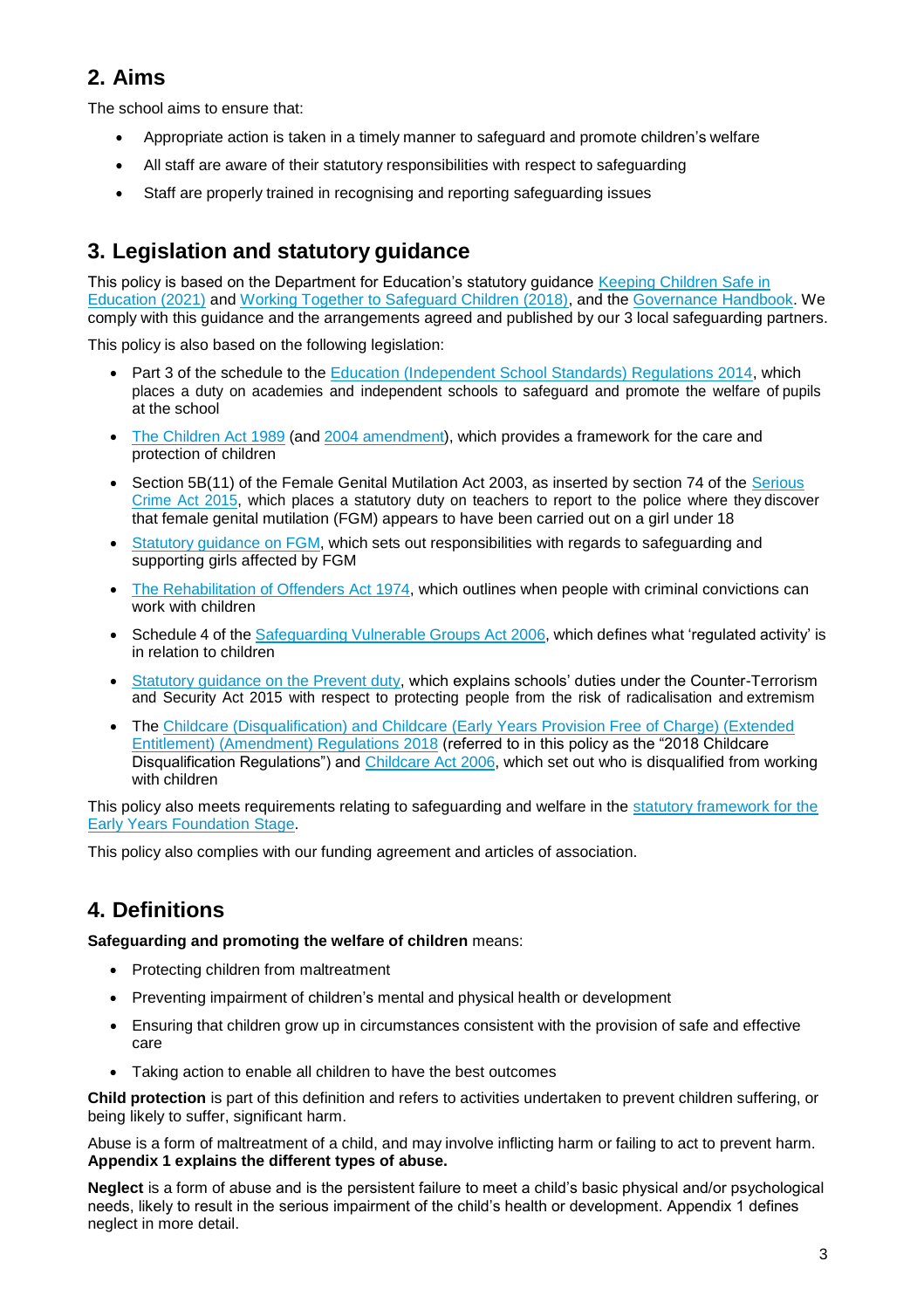**Sharing of nudes and semi-nudes** (also known as sexting or youth produced sexual imagery) is where children share nude or semi-nude images, videos or live streams.

**CSE & CCE** Child Sexual Exploitation and Child Criminal Exploitation are forms of abuse and occur when an individual takes advantage of an imbalance in power to coerce, manipulate and deceive a child into sexual or criminal activity.

**Peer on Peer abuse** - children can abuse other children in all of the above mentioned areas of abuse

**Domestic abuse** Where a child witnesses or is part of abuse within the household. This can include coercive control.

**Children** includes everyone under the age of 18.

The following **3 safeguarding partners** are identified in Keeping Children Safe in Education (and defined in the Children Act 2004, as amended by chapter 2 of the Children and Social Work Act 2017). They will make arrangements to work together to safeguard and promote the welfare of local children, including identifying and responding to their needs:

- The local authority (LA)
- A clinical commissioning group for an area within the LA
- The chief officer of police for a police area in the LA area

### <span id="page-3-0"></span>**5. Equality statement**

Some children have an increased risk of abuse, and additional barriers can exist for some children with respect to recognising or disclosing it. We are committed to anti-discriminatory practice and recognise children's diverse circumstances. We ensure that all children have the same protection, regardless of any barriers they may face.

We give special consideration to children who:

- Have special educational needs (SEN) or disabilities or health conditions (see section 9/10)
- Are young carers
- May experience discrimination due to their race, ethnicity, religion, gender identification or sexuality
- Have English as an additional language
- Are known to be living in difficult situations for example, temporary accommodation or where there are issues such as substance abuse or domestic violence
- Are at risk of FGM, sexual exploitation, forced marriage, or radicalisation
- Are asylum seekers
- Are at risk due to either their own or a family member's mental health needs
- Are looked after or previously looked after (see section 12)
- Are missing from education
- Whose parent/carer has expressed an intention to remove them from school to be home educated

### <span id="page-3-1"></span>**6. Roles and responsibilities**

Safeguarding and child protection is **everyone's** responsibility. This policy applies to all staff, volunteers and governors in the school and is consistent with the procedures of the 3 safeguarding partners. Our policy and procedures also apply to extended school and off-site activities. When concerned about the welfare of a child, staff and volunteers should always act in the best interests of the child.

If there are any concerns about a child's welfare they should be acted upon immediately.

### **.1 All staff**

All staff will read and understand part 1 and Annex A and B of the Department for Education's statutory safeguarding guidance, Keeping Children Safe in [Education,](https://www.gov.uk/guidance/making-barring-referrals-to-the-dbs) and review this guidance at least annually. All staff will confirm in writing at the beginning of each academic year to say that they have reviewed the guidance.

All staff will be aware of:

 Our systems which support safeguarding, including this child protection and safeguarding policy, the staff code of conduct the role and identity of the designated safeguarding lead (DSL) and any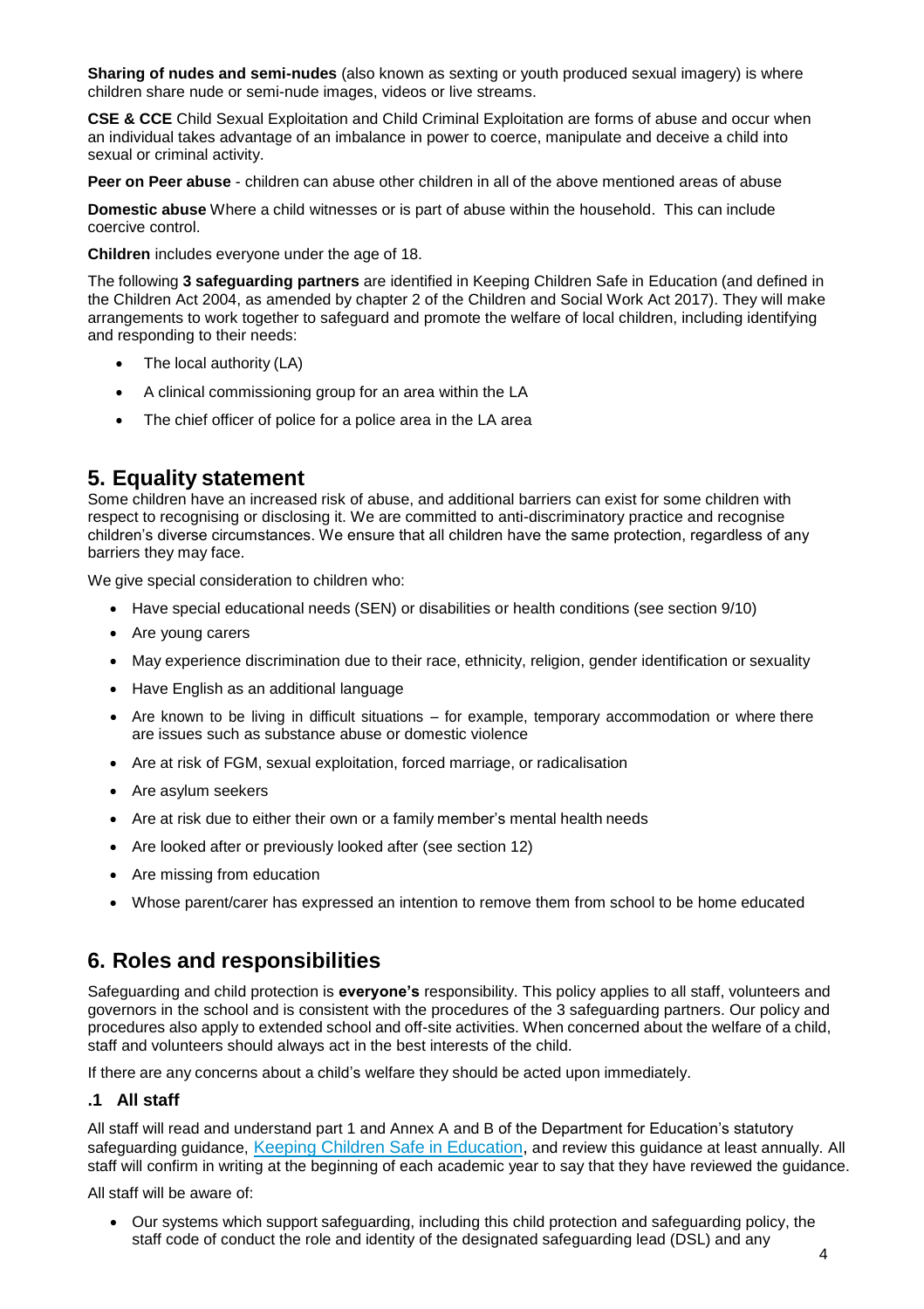deputies, the behaviour policy, and the safeguarding response to children who go missing from education

- The early help process (sometimes known as the common assessment framework) and their role in it, including identifying emerging problems, liaising with the DSL, and sharing information with other professionals to support early identification and assessment
- The process for making referrals to local authority children's social care and for statutoryassessments that may follow a referral, including the role they might be expected to play
- What to do if they identify a safeguarding issue or a child tells them they are being abused or neglected, including specific issues such as FGM, and how to maintain an appropriate level of confidentiality while liaising with relevant professionals
- The signs of different types of abuse and neglect, as well as specific safeguarding issues, such as peer-on-peer abuse, child sexual exploitation (CSE), child criminal exploitation (CCE), indicators of being at risk from or involved with serious violent crime, FGM and radicalisation
- The importance of reassuring victims that they are being taken seriously and that they will be supported and kept safe

Section 15 and appendix 4 of this policy outline in more detail how staff are supported to do this.

### **.2 The designated safeguarding lead (DSL)**

The DSL are members of the senior leadership team. Our DSL is Kate Hawkins, Acting Headteacher. The DSL takes lead responsibility for child protection and wider safeguarding.

During term time, the DSL will be available during school hours for staff to discuss any safeguarding concerns.

The DSLs can also be contacted out of school hours if necessary by email; KHawkins@newtown.reading.sch.uk

When the DSL is absent, Hollie Appleton, Acting Deputy Headteacher and Kate Rex, SENCo will act as cover.

The DSLs will be given the time, funding, training, resources and support to:

- Provide advice and support to other staff on child welfare and child protection matters
- Take part in strategy discussions and inter-agency meetings and/or support other staff to do so
- Contribute to the assessment of children
- Refer suspected cases, as appropriate, to the relevant body (local authority children's social care, Channel programme, Disclosure and Barring Service, and/or police), and support staff who make such referrals directly

The DSLs will also keep the headteacher informed of any issues, and liaise with local authority case managers and designated officers for child protection concerns as appropriate.

### **.3 The governing board**

The governing board will:

- Facilitate a whole-school approach to safeguarding, ensuring that safeguarding and child protection are at the forefront and underpin all relevant aspects of process and policy development
- Evaluate and approve this policy at each review, ensuring it complies with the law, and hold the headteacher to account for its implementation
- Appoint a link governor to monitor the effectiveness of this policy in conjunction with the full governing board. This is always a different person from the DSL.

The chair of governors will act as the 'case manager' in the event that an allegation of abuse is made against the headteacher, where appropriate (see appendix 3).

All governors will read Keeping Children Safe in Education in its entirety.

Section 15 of this policy has information on how governors are supported to fulfil their role.

### **.4 The headteacher**

The headteacher is responsible for the implementation of this policy, including:

- Ensuring that staff (including temporary staff) and volunteers are:
	- $\circ$  informed of our systems which support safeguarding, including this policy, as part of their induction oUnderstand and follow the procedures included in this policy, particularly those concerning referrals of cases of suspected abuse and neglect
- Communicating this policy to parents when their child joins the school and via the school website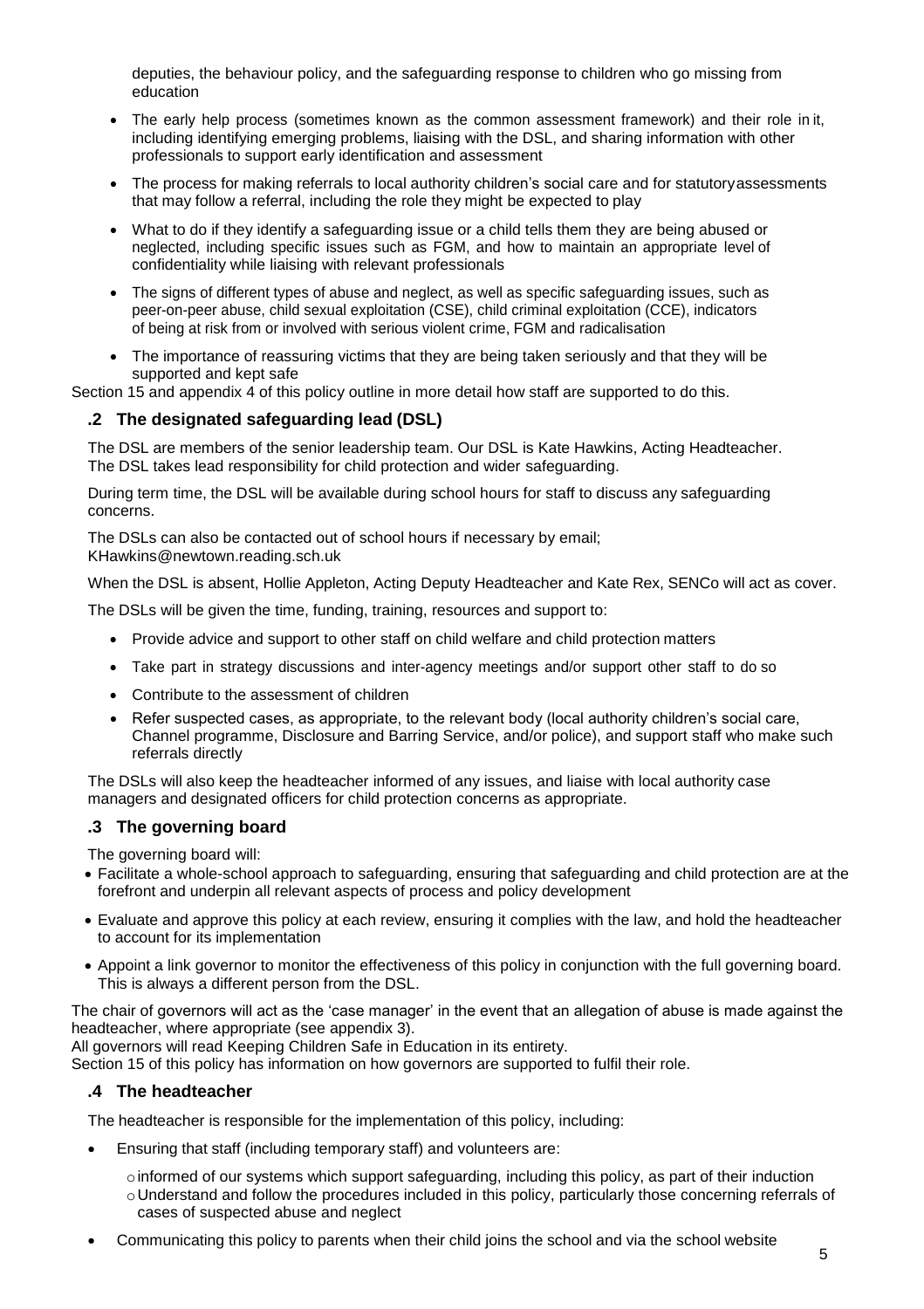- Ensuring that the DSL has appropriate time, funding, training and resources, and that there is always adequate cover if the DSL is absent
- Ensuring that all staff undertake appropriate safeguarding and child protection training and update this regularly
- Acting as the 'case manager' in the event of an allegation of abuse made against another member of staff or volunteer, where appropriate (see appendix 3)
- Ensuring the relevant staffing ratios are met, where applicable

# <span id="page-5-0"></span>**7. Confidentiality**

Confidentiality and data protection are taken seriously at New Town Primary School. Please see other relevant statutory guidance in this respect on our website. The following principles should be adhered to:

- Timely information sharing is essential to effective safeguarding
- Fears about sharing information must not be allowed to stand in the way of the need to promote the welfare, and protect the safety, of children. New Town 'does not need consent to share personal information...provided that there is a lawful basis to process any personal information required'
- The Data Protection Act (DPA) 2018 and GDPR do not prevent, or limit, the sharing of information for the purposes of keeping children safe
- If staff need to share 'special category personal data', the DPA 2018 contains 'safeguarding of children and individuals at risk' as a processing condition that allows practitioners to share information without consent if it is not possible to gain consent, it cannot be reasonably expected that a practitioner gains consent, or if to gain consent would place a child at risk
- Staff should never promise a child that they will not tell anyone about a report of abuse, as this may not be in the child's best interests
- The government's [information sharing advice for safeguarding practitioners](https://www.gov.uk/government/publications/safeguarding-practitioners-information-sharing-advice) includes 7 'golden rules' for sharing information, and will support staff who have to make decisions about sharing information
- If staff are in any doubt about sharing information, they should speak to the designated safeguarding lead (or deputy)
- Confidentiality is also addressed in this policy with respect to record-keeping in section 14, and allegations of abuse against staff in appendix 3

### <span id="page-5-1"></span>**8. Recognising abuse and taking action**

Staff, volunteers and governors must follow the procedures set out below in the event of a safeguarding issue.

Please note – in this and subsequent sections, you should take any references to the DSL to mean "the DSL (or deputy DSL)".

### **Mental health**

All staff should be aware that mental health problems can, in some cases, be an indicator that a child has suffered or is at risk of suffering abuse, neglect or exploitation. Only appropriately trained professionals should attempt to make a diagnosis of a mental health problem. We at New Town recognise the effect Adverse Childhood Eexperiences have on children and the impact on their childhood, adolescence and adult lives. If staff have a mental health concern which is also a safeguarding concern, immediate action should be taken following the procedures setout below.

### **8.1 If a child is suffering or likely to suffer from harm, or in immediate danger**

Make a referral to children's social care and/or the police **immediately** if you believe a child is suffering or likely to suffer from harm, or in immediate danger. **Anyone can make a referral.**

Tell the DSL (see section 6.2) as soon as possible if you make a referral directly.

When a referral is required:

- please see Single Point of Access details on poster in staff room (0118 9373641)
- It is a single point of contact for all early help and children's social care service, including disabled children. The line is open to all practitioners and the general public.
- There are 3 ways to contact the team:
	- o Using a web form. The form can be found at: [www.reading.gov.uk/childrensreferralform](http://www.legislation.gov.uk/uksi/2014/3283/schedule/part/3/made)
	- o Calling the team on 0118 937 3641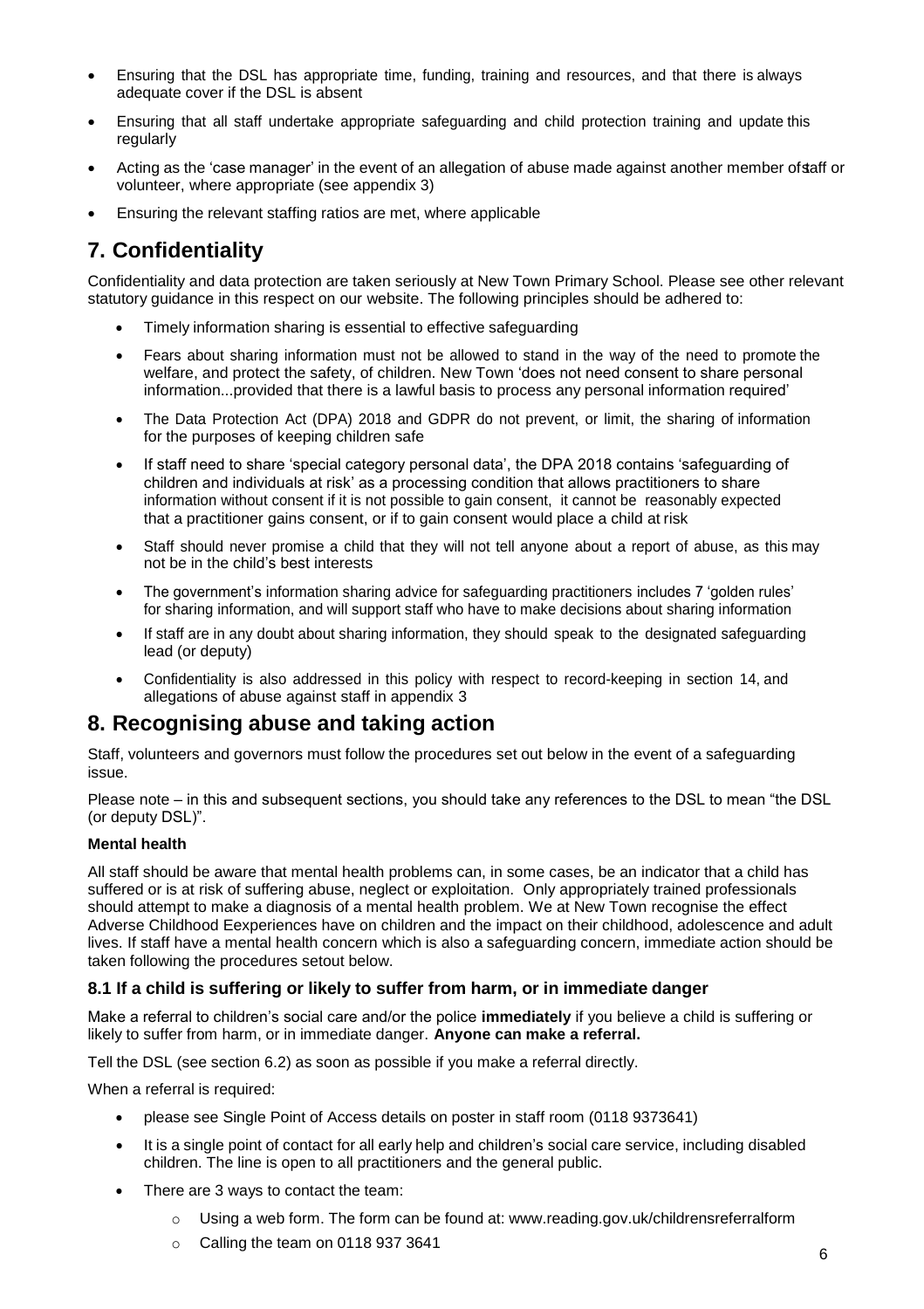- o Emailing the team on [ChildrensSinglePointofAccess@reading.gcsx.gov.uk](https://www.gov.uk/government/publications/keeping-children-safe-in-education--2)
- Social worker will then discuss: nature of concerns, mitigating factors, issues of parental consent and awareness, whether threshold has been met for Children's Social Care referral, whether other outcomes, such as Early help are appropriate and whether there is a need for urgent action to be taken in order to protect the child or any other children in the household or local community.

Please see the following link to the GOV.UK webpage for reporting child abuse to your local council:

### <https://www.gov.uk/report-child-abuse-to-local-council>

### **8.2 If a child makes a disclosure to you**

If a child discloses a safeguarding issue to you, you should:

- Listen to and believe them. Allow them time to talk freely and do not ask leading questions
- Stay calm and do not show that you are shocked or upset
- Tell the child they have done the right thing in telling you. Do not tell them they should have told you sooner
- Explain what will happen next and that you will have to pass this information on. Do not promise to keep it a secret
- Write up your conversation as soon as possible in the child's own words. Stick to the facts, and do not put your own judgement on it. Complete CPOMS and ensure the correct date and time is included. If it is urgent or a high risk concern ensure you speak to a DSL immediately. Aside from these people, do not disclose the information to anyone else unless told to do so by a relevant authority involved in the safeguarding process
- Alternatively, if appropriate, make a referral to children's social care and/or the police directly (see 8.1), and tell the DSL as soon as possible that you have done so

### **8.3 If you discover that FGM has taken place or a pupil is at risk of FGM**

The Department for Education's Keeping Children Safe in Education explains that FGM comprises "all procedures involving partial or total removal of the external female genitalia, or other injury to the female genital organs".

FGM is illegal in the UK and a form of child abuse with long-lasting, harmful consequences. It is also known as 'female genital cutting', 'circumcision' or 'initiation'.

Possible indicators that a pupil has already been subjected to FGM, and factors that suggest a pupil may be at risk, are set out in appendix 4.

### **Any teacher who either:**

- Is informed by a girl under 18 that an act of FGM has been carried out on her; or
- Observes physical signs which appear to show that an act of FGM has been carried out on a girl under 18 and they have no reason to believe that the act was necessary for the girl's physical or mental health or for purposes connected with labour or birth

Must immediately report this to the police, personally. This is a mandatory statutory duty, and teachers will face disciplinary sanctions for failing to meet it.

Unless they have been specifically told not to disclose, they should also discuss the case with the DSL and involve children's social care as appropriate.

Any other member of staff who discovers that an act of FGM appears to have been carried out on a pupil under 18 must speak to the DSL and follow our local safeguarding procedures.

The duty for teachers mentioned above does not apply in cases where a pupil is at risk of FGM or FGM is suspected but is not known to have been carried out. Staff should not examine pupils.

Any member of staff who suspects a pupil is at risk of FGM or suspects that FGM has been carried out must speak to the DSL and follow our local safeguarding procedures.

### **8.4 If you have concerns about a child (as opposed to believing a child is suffering or likely to suffer from harm, or in immediate danger)**

Figure 1 on page 9 illustrates the procedure to follow if you have any concerns about a child's welfare.

Where possible, speak to the DSL first to agree a course of action. Staff should log all concerns via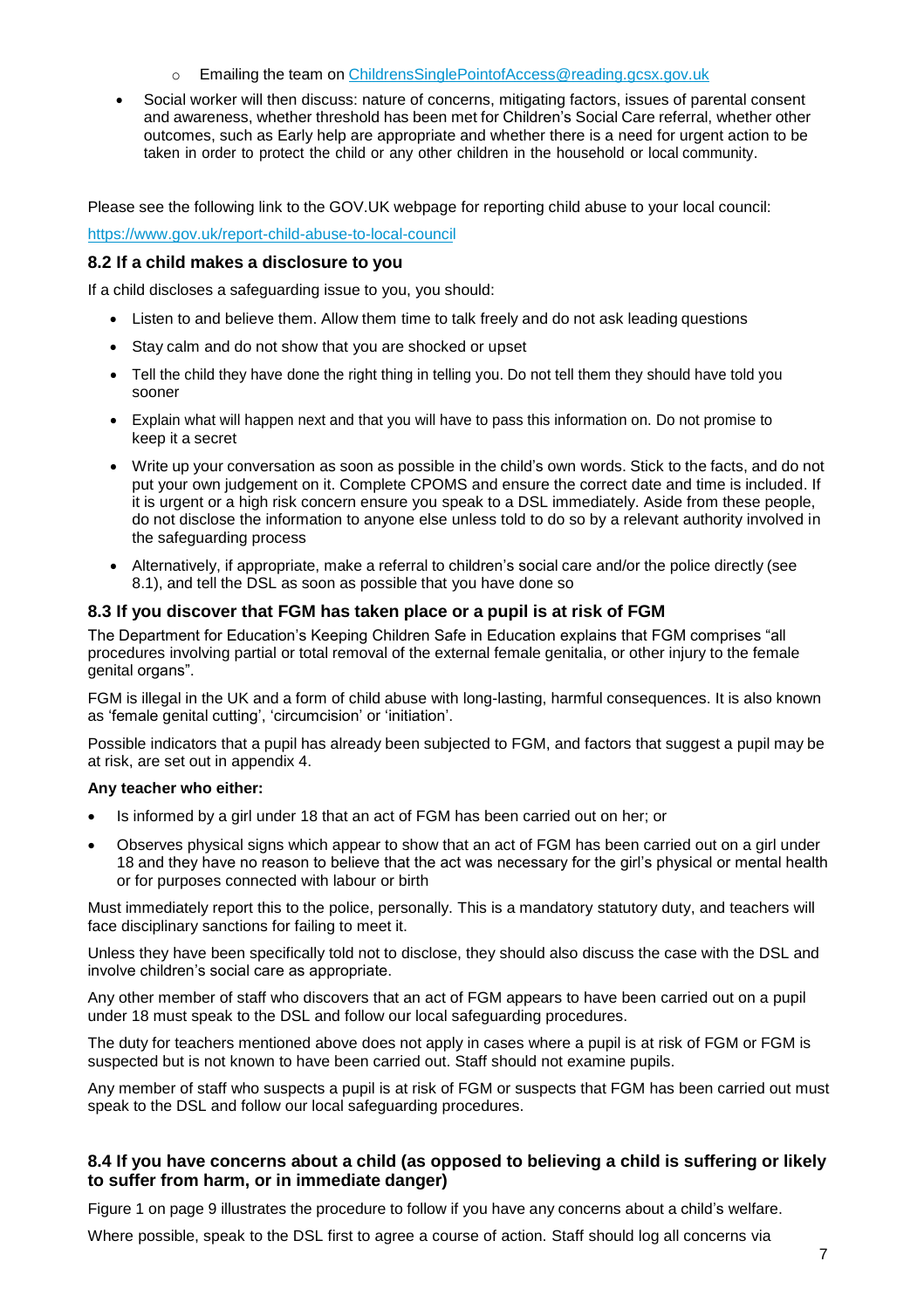CPOMS. Any urgent concerns (those where we fear a child is in immediate danger or risk) must be given verbally to the DSL as well as via CPOMS.

If in exceptional circumstances the DSL is not available, this should not delay appropriate action being taken. Speak to a member of the senior leadership team and/or take advice from local authority children's social care. You can also seek advice at any time from the NSPCC helpline on 0808 800 5000. Share details of any actions you take with the DSL as soon as practically possible.

Make a referral to local authority children's social care directly, if appropriate (see 'Referral' below). Share any action taken with the DSL as soon as possible.

### **Early help**

If early help is appropriate, the DSL will generally lead on liaising with other agencies and setting up an interagency assessment as appropriate. Staff may be required to support other agencies and professionals in an early help assessment, in some cases acting as the lead practitioner.

The DSL will keep the case under constant review and the school will consider a referral to local authority children's social care if the situation does not seem to be improving. Timelines of interventions will be monitored and reviewed.

The DSLs will be able to advise on the appropriateness of an Early help referral.

### **Referral**

If it is appropriate to refer the case to local authority children's social care or the police, the DSL will make the referral or support you to do so.

If you make a referral directly (see section 8.1), you must tell the DSL as soon as possible and upload a copy of the referral form onto CPOMS.

The local authority will make a decision within 1 working day of a referral about what course of action to take and will let the person who made the referral know the outcome. The DSL or person who made the referral must follow up with the local authority if this information is not made available, and ensure outcomes are properly recorded on CPOMS.

If the child's situation does not seem to be improving after the referral, the DSL or person who made the referral must follow local escalation procedures to ensure their concerns have been addressed and that the child's situation improves.

### **8.5 If you have concerns about extremism**

If a child is not suffering or likely to suffer from harm, or in immediate danger, where possible speak to the DSL first to agree a course of action.

If in exceptional circumstances the DSL is not available, this should not delay appropriate action being taken. Speak to a member of the senior leadership team and/or seek advice from local authority children's social care. Make a referral to local authority children's social care directly, if appropriate (see 'Referral' above). Inform the DSL or deputy as soon as practically possible after the referral.

Where there is a concern, the DSL will consider the level of risk and decide which agency to make a referral to. This could include [Channel,](https://www.gov.uk/government/publications/working-together-to-safeguard-children--2) the government's programme for identifying and supporting individuals at risk of being drawn into terrorism, or the local authority children's social care team.

The Department for Education also has a dedicated telephone helpline, 020 7340 7264, which school staff and governors can call to raise concerns about extremism with respect to a pupil. You can also email [counter.extremism@education.gov.uk.](mailto:counter.extremism@education.gov.uk) Note that this is not for use in emergency situations.

### **In an emergency, call 999 or the confidential anti-terrorist hotline on 0800 789 321 if you:**

- Think someone is in immediate danger
- Think someone may be planning to travel to join an extremist group
- See or hear something that may be terrorist-related

### **8.6 If you have a mental health concern**

Mental health problems can, in some cases, be an indicator that a child has suffered or is at risk of suffering abuse, neglect or exploitation.

Staff will be alert to behavioural signs that suggest a child may be experiencing a mental health problem or be at risk of developing one.

If you have a mental health concern about a child that is also a safeguarding concern, take immediate action by following the steps in section 8.4. If you have a mental health concern that is **not** also a safeguarding concern, speak to the DSL to agree a course of action.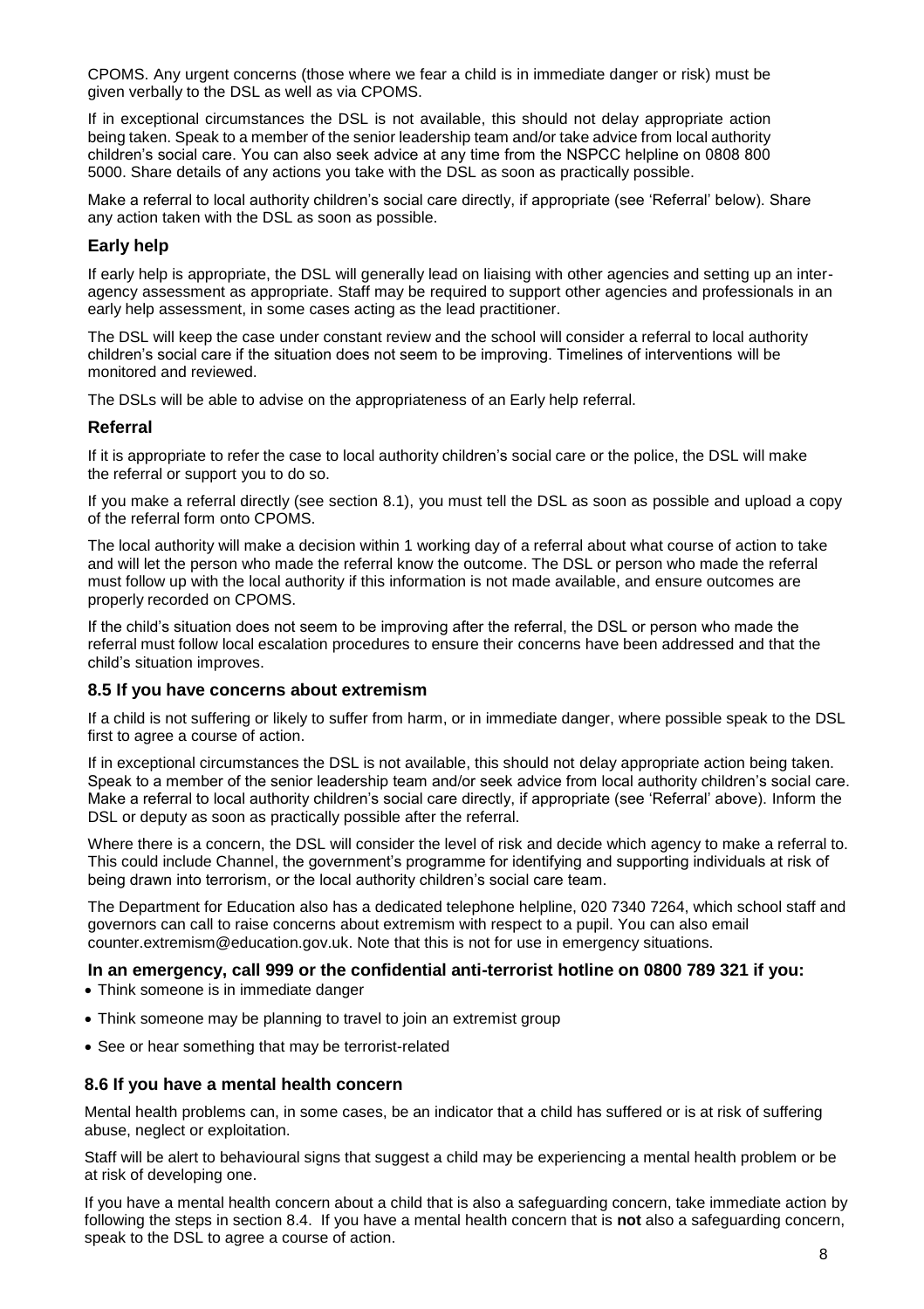**Figure 1: procedure if you have concerns about a child's welfare (as opposed to believing a child is suffering or likely to suffer from harm, or in immediate danger) (Note – if the DSL is unavailable, this should not delay action. See section 7.4 for what to do.)**

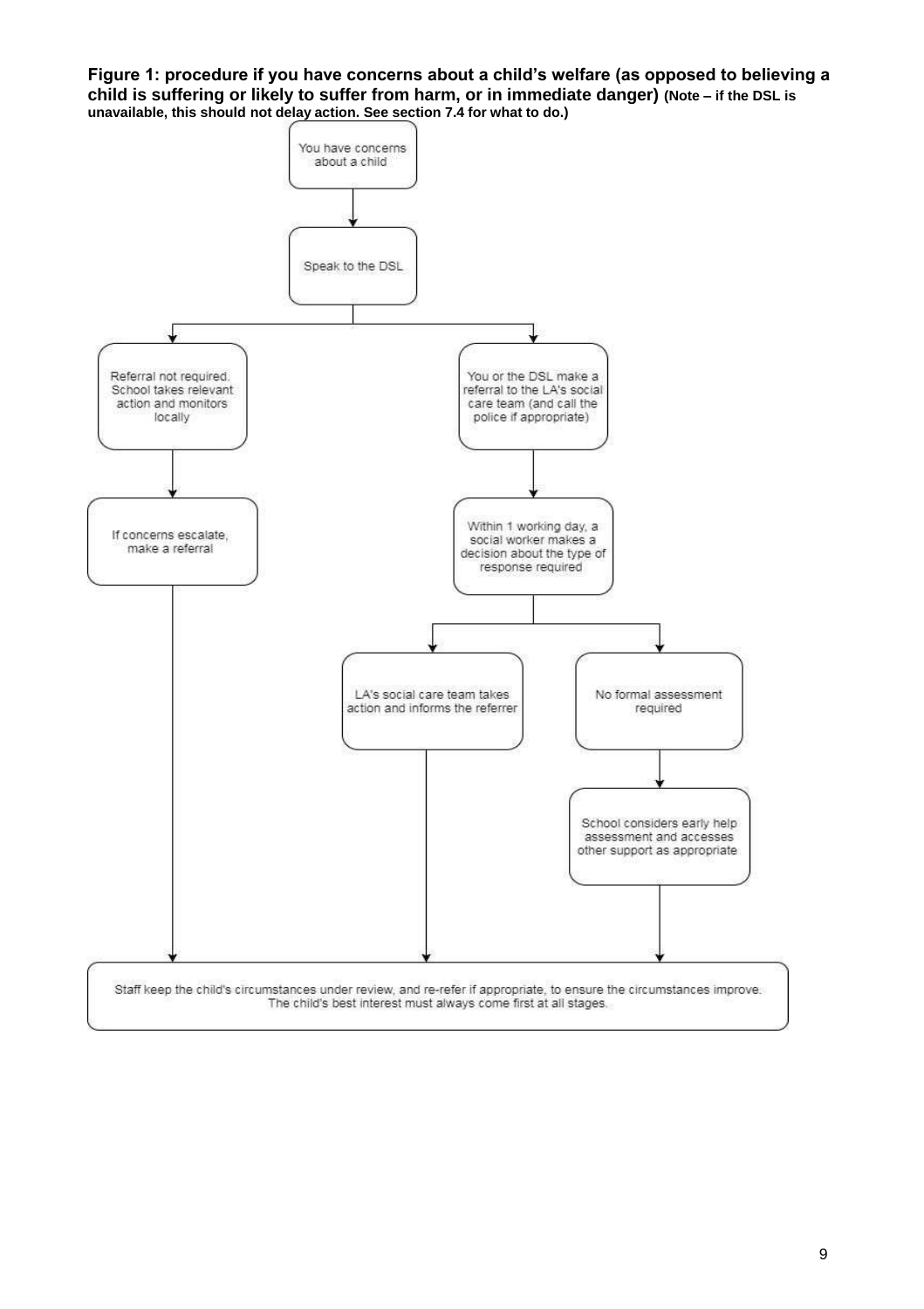### **8.7 Concerns about a staff member, supply teacher, volunteer or contractor**

If you have concerns about a member of staff (including a supply teacher, volunteer or contractor), or an allegation is made about a member of staff (including a supply teacher, volunteer or contractor) posing a risk of harm to children, speak to the headteacher as soon as possible. If the concerns/allegations are about the headteacher, speak to the chair of governors.

The headteacher/chair of governors will then follow the procedures set out in appendix 3, if appropriate.

Where you believe there is a conflict of interest in reporting a concern or allegation about a member of staff (including a supply teacher, volunteer or contractor) to the headteacher, report it directly to the local authority designated officer (LADO).

### **8.8 Allegations of abuse made against other pupils**

We recognise that children are capable of abusing their peers. Abuse will never be tolerated or passed off as "banter", "just having a laugh" or "part of growing up", as this can lead to a culture of unacceptable behaviours and an unsafe environment for pupils.

We also recognise the gendered nature of peer-on-peer abuse. However, all peer-on-peer abuse is unacceptable and will be taken seriously.

Most cases of pupils hurting other pupils will be dealt with under our school's behaviour policy, but this child protection and safeguarding policy will apply to any allegations that raise safeguarding concerns. This might include where the alleged behaviour:

- Is serious, and potentially a criminal offence
- Could put pupils in the school at risk
- Is violent
- Involves pupils being forced to use drugs or alcohol
- Involves sexual exploitation, sexual abuse or sexual harassment, such as indecent exposure, sexual assault, upskirting or sexually inappropriate pictures or videos (including the sharing of nudes and seminudes)

See appendix 4 for more information about peer-on-peer abuse.

### **Procedures for dealing with allegations of peer-on-peer abuse**

If a pupil makes an allegation of abuse against another pupil:

- You must record the allegation and tell the DSL, but do not investigate it
- The DSL will contact the local authority children's social care team and follow its advice, as well as the police if the allegation involves a potential criminal offence
- The DSL will put a risk assessment and support plan into place for all children involved (including the victim(s), the child(ren) against whom the allegation has been made and any others affected) with a named person they can talk to if needed
- The DSL will contact the children and adolescent mental health services (CAMHS), if appropriate

### **Creating a supportive environment in school and minimising the risk of peer-on-peer abuse**

We recognise the importance of taking proactive action to minimise the risk of peer-on-peer abuse, and of creating a supportive environment where victims feel confident in reporting incidents.

To achieve this, we will:

- Have a robust RSE curriculum which challenges stereotypes and which confronts antisocialbehaviour
- Challenge any form of derogatory or sexualised language or inappropriate behaviour between peers, including requesting or sending sexual images
- Be vigilant to issues that particularly affect different genders for example, sexualised or aggressive touching or grabbing towards female pupils, and initiation or hazing type violence with respect to boys
- Ensure our curriculum helps to educate pupils about appropriate behaviour and consent
- Ensure pupils are able to easily and confidently report abuse using our reporting systems (as described in section 8.10 below)
- Ensure staff reassure victims that they are being taken seriously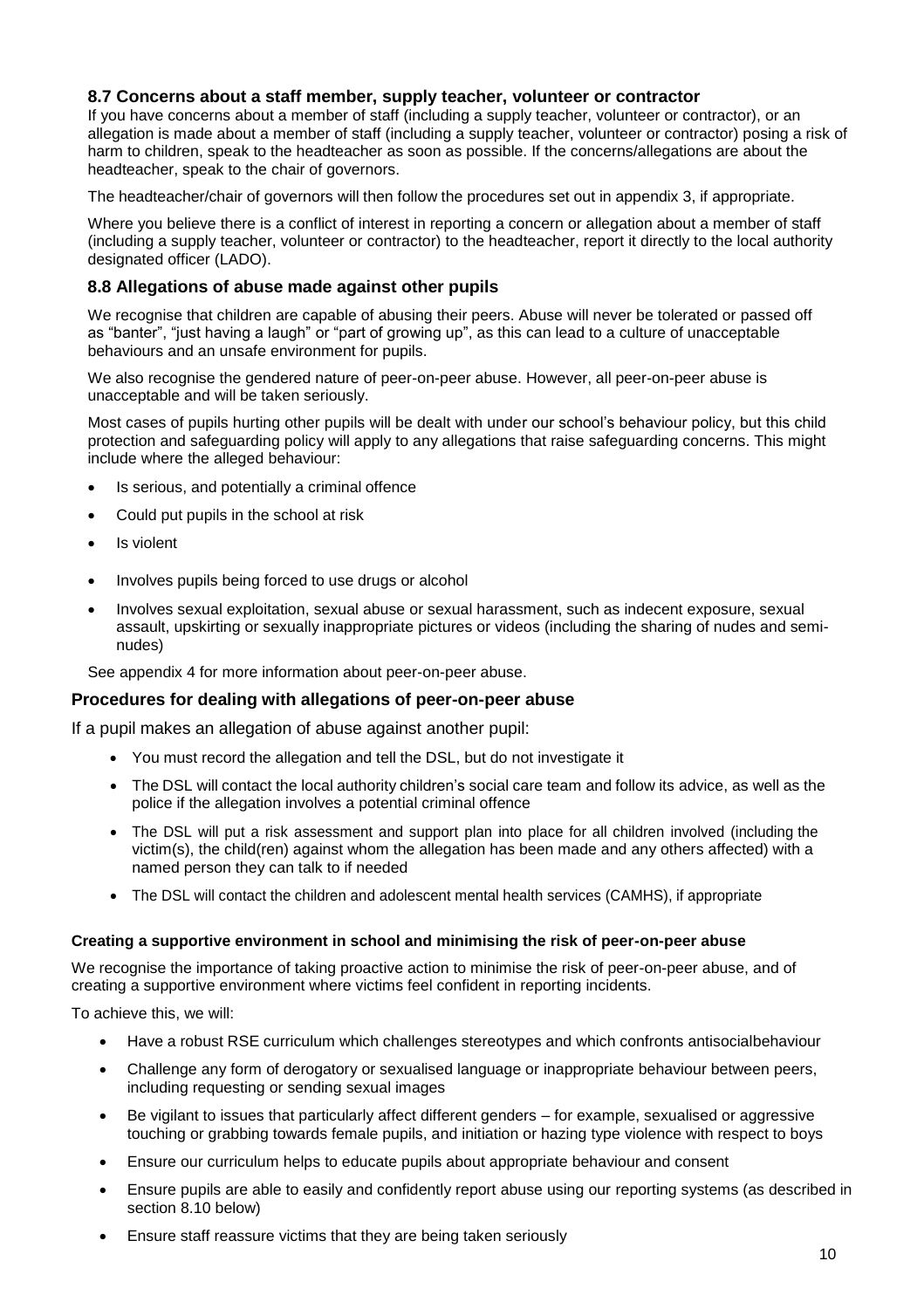- Ensure staff are trained to understand:
	- $\circ$  How to recognise the indicators and signs of peer-on-peer abuse, and know how to identify it and respond to reports
	- $\circ$  That even if there are no reports of peer-on-peer abuse in school, it does not mean it is not happening – staff should maintain an attitude of "it could happen here"
	- $\circ$  That if they have any concerns about a child's welfare, they should act on them immediately rather than wait to be told, and that victims may not always make a direct report. For example:
		- Children can show signs or act in ways they hope adults will notice and react to
		- A friend may make a report
		- A member of staff may overhear a conversation
		- A child's behaviour might indicate that something is wrong
	- $\circ$  That certain children may face additional barriers to telling someone because of their vulnerability, disability, gender, ethnicity and/or sexual orientation
	- o That a pupil harming a peer could be a sign that the child is being abused themselves, and that this would fall under the scope of this policy
	- $\circ$  The important role they have to play in preventing peer-on-peer abuse and responding where they believe a child may be at risk from it
	- o That they should speak to the DSL if they have any concerns

### **8.9 Sharing of nudes and semi-nudes ('sexting')**

### **Your responsibilities when responding to an incident**

If you are made aware of an incident involving the consensual or non-consensual sharing of nude or semi-nude images/videos (also known as 'sexting' or 'youth produced sexual imagery'), you must report it to the DSL immediately.

You must **not**:

- View, copy, print, share, store or save the imagery yourself, or ask a pupil to share or download it (if you have already viewed the imagery by accident, you must report this to the DSL)
- Delete the imagery or ask the pupil to delete it
- Ask the pupil(s) who are involved in the incident to disclose information regarding the imagery (this is the DSL's responsibility)
- Share information about the incident with other members of staff, the pupil(s) it involves or their, or other, parents and/or carers
- Say or do anything to blame or shame any young people involved

You should explain that you need to report the incident, and reassure the pupil(s) that they will receive support and help from the DSL.

### **Initial review meeting**

Following a report of an incident, the DSL will hold an initial review meeting with appropriate school staff. This meeting will consider the initial evidence and aim to determine:

- Whether there is an immediate risk to pupil(s)
- If a referral needs to be made to the police and/or children's social care
- If it is necessary to view the imagery in order to safeguard the young person (in most cases, images or videos should not be viewed)
- What further information is required to decide on the best response
- Whether the imagery has been shared widely and via what services and/or platforms (this may be unknown)
- Whether immediate action should be taken to delete or remove images from devices or online services
- Any relevant facts about the pupils involved which would influence risk assessment
- If there is a need to contact another school, college, setting or individual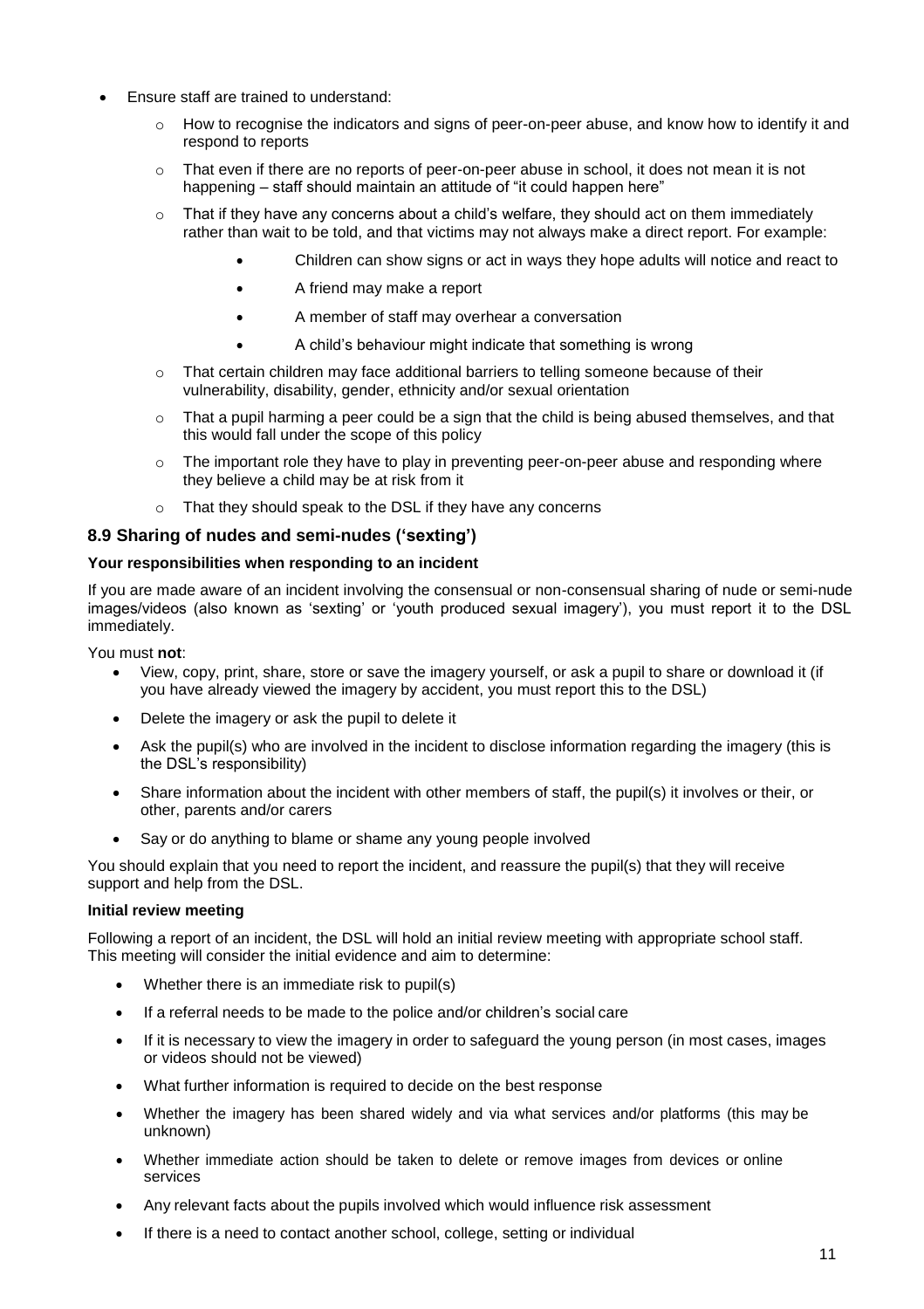Whether to contact parents or carers of the pupils involved (in most cases parents should be involved)

The DSL will make an immediate referral to police and/or children's social care if:

- The incident involves an adult
- There is reason to believe that a young person has been coerced, blackmailed or groomed, or if there are concerns about their capacity to consent (for example owing to special educational needs)
- What the DSL knows about the imagery suggests the content depicts sexual acts which are unusual for the young person's developmental stage, or are violent
- The imagery involves sexual acts and any pupil in the imagery is under 13
- The DSL has reason to believe a pupil is at immediate risk of harm owing to the sharing of nudes and semi-nudes (for example, the young person is presenting as suicidal or selfharming)

If none of the above apply then the DSL, in consultation with the headteacher and other members of staff as appropriate, may decide to respond to the incident without involving the police or children's social care. The decision will be made and recorded in line with the procedures set out in this policy.

### **Further review by the DSL**

If at the initial review stage a decision has been made not to refer to police and/or children's social care, the DSL will conduct a further review to establish the facts and assess the risks.

They will hold interviews with the pupils involved (if appropriate).

If at any point in the process there is a concern that a pupil has been harmed or is at risk of harm, a referral will be made to children's social care and/or the police immediately.

### **Informing parents**

The DSL will inform parents at an early stage and keep them involved in the process, unless there is a good reason to believe that involving them would put the pupil at risk of harm.

### **Referring to the police**

If it is necessary to refer an incident to the police, this will be done through dialing 101.

### **Recording incidents**

All incidents of sharing of nudes and semi-nudes, and the decisions made in responding to them, will be recorded. The record-keeping arrangements set out in section 14 of this policy also apply to recording these incidents.

### **Curriculum coverage**

Pupils are taught about the issues surrounding the sharing of nudes and semi-nudes as part of our RSE & PSHE education and computingcurriculum. Teaching covers the following in relation to the sharing of nudes and semi-nudes:

- What it is
- How it is most likely to be encountered
- The consequences of requesting, forwarding or providing such images, including when it is and is not abusive and when it may be deemed as online sexual harassment
- Issues of legality
- The risk of damage to people's feelings and reputation

Pupils also learn the strategies and skills needed to manage:

- Specific requests or pressure to provide (or forward) such images
- The receipt of such images

Pupils will also be made aware that the school will follow certain procedures outlined in this policy, in order to keep them safe.

### **8.10 Reporting systems for our pupils**

Where there is a safeguarding concern, we will take the child's wishes and feelings into account when determining what action to take and what services to provide. We recognise the importance of ensuring pupils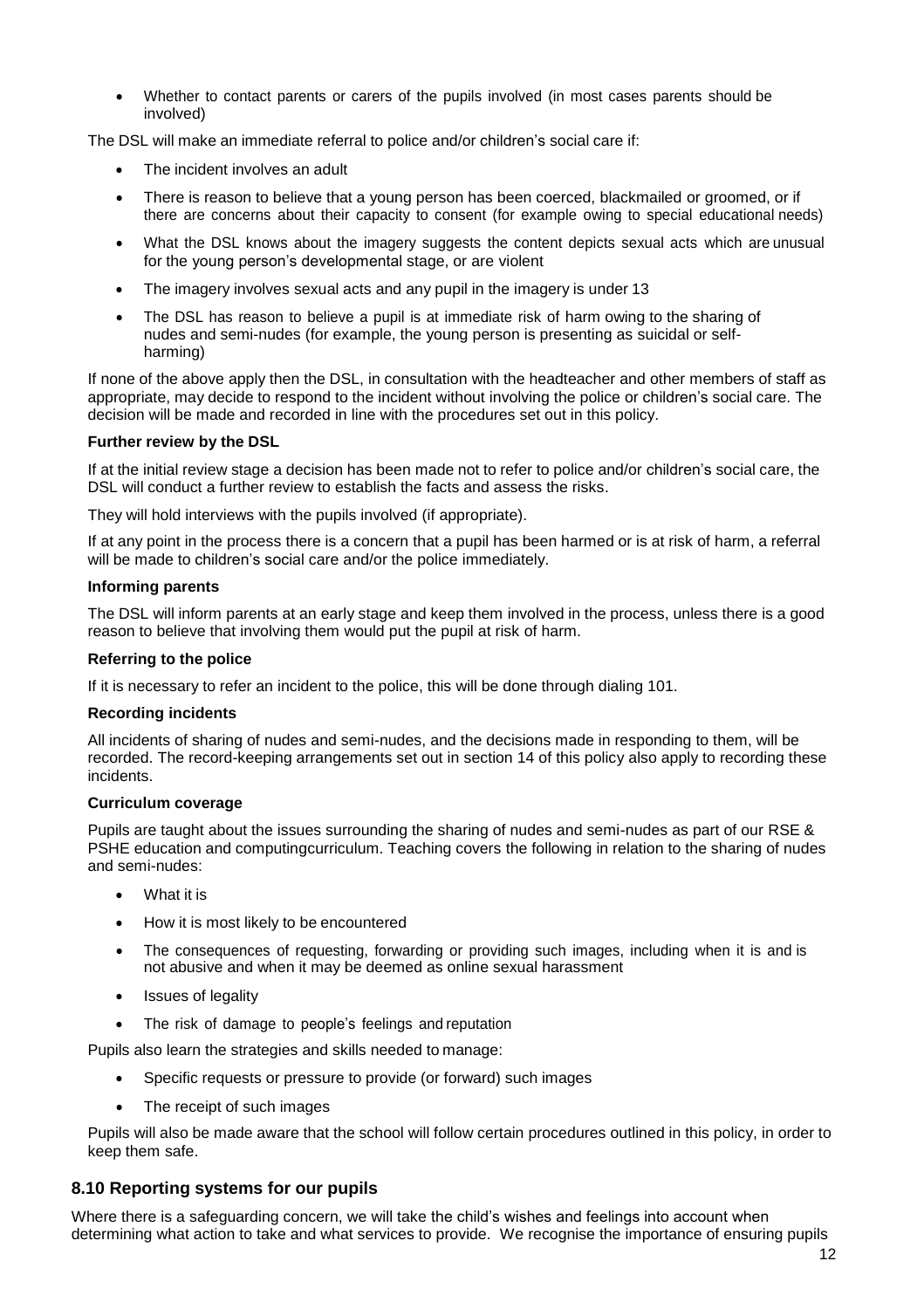feel safe and comfortable to come forward and report any concerns and/or allegations.

- To achieve this, we will:
	- Put systems in place for pupils to confidently report abuse
	- Ensure our reporting systems are well promoted, easily understood and easily accessible for pupils
	- Make it clear to pupils that their concerns will be taken seriously, and that they can safely express their views and give feedback

Pupils can report abuse to any adult working in the school. Through our RSE curriculum we encourage pupils to talk to teachers and adults working within their classes, our ELSA team and our DSLs.

We make pupils feel safe by ensuring the pupils know we are taking the matter seriously and dealing with it in line with this policy and as laid out in 8.9.

### <span id="page-12-0"></span>**9. Online safety and the use of mobile technology**

We recognise the importance of safeguarding children from potentially harmful and inappropriate online material, and we understand that technology is a significant component in many safeguarding and wellbeing issues.

To address this, our school aims to:

- Have robust processes in place to ensure the online safety of pupils, staff, volunteers and governors (see Online Pupil Safety Policy and Staff Acceptable use of ICT agreement)
- Protect and educate the whole school community in its safe and responsible use of technology, including mobile and smart technology (which we refer to as 'mobile phones')
- Set clear guidelines for the use of mobile phones for the whole school community
- Establish clear mechanisms to identify, intervene in and escalate any incidents or concerns, where appropriate

### **The 4 key categories of risk**

Our approach to online safety is based on addressing the following categories of risk:

- **Content** being exposed to illegal, inappropriate or harmful content, such as pornography, fake news, racism, misogyny, self-harm, suicide, anti-Semitism, radicalisation and extremism
- **Contact** being subjected to harmful online interaction with other users, such as peer-to-peer pressure, commercial advertising and adults posing as children or young adults with the intention to groom or exploit them for sexual, criminal, financial or other purposes
- **Conduct** personal online behaviour that increases the likelihood of, or causes, harm, such as making, sending and receiving explicit images (e.g. consensual and non-consensual sharing of nudes and semi-nudes and/or pornography), sharing other explicit images and online bullying; and
- **Commerce** risks such as online gambling, inappropriate advertising, phishing and/or financial scams

### **To meet our aims and address the risks above we will:**

- Educate pupils about online safety as part of our curriculum. For example:
	- o The safe use of social media, the internet and technology
	- o Keeping personal information private
	- o How to recognise unacceptable behaviour online
	- o How to report any incidents of cyber-bullying, ensuring pupils are encouraged to do so, including where they are a witness rather than a victim
- Train staff, as part of their induction, on safe internet use and online safeguarding issues including cyberbullying and the risks of online radicalisation. All staff members will receive refresher training at least once each academic year
- Educate parents/carers about online safety via our website, communications with them and during parents' evenings. We will also share clear procedures with them so they know how to raise concerns about online safety
- Make sure staff are aware of any restrictions placed on them with regards to the use of their mobile phone and cameras, for example that:
	- Staff are allowed to bring their personal phones to school for their own use, but will limit such use to non-contact time when pupils are not present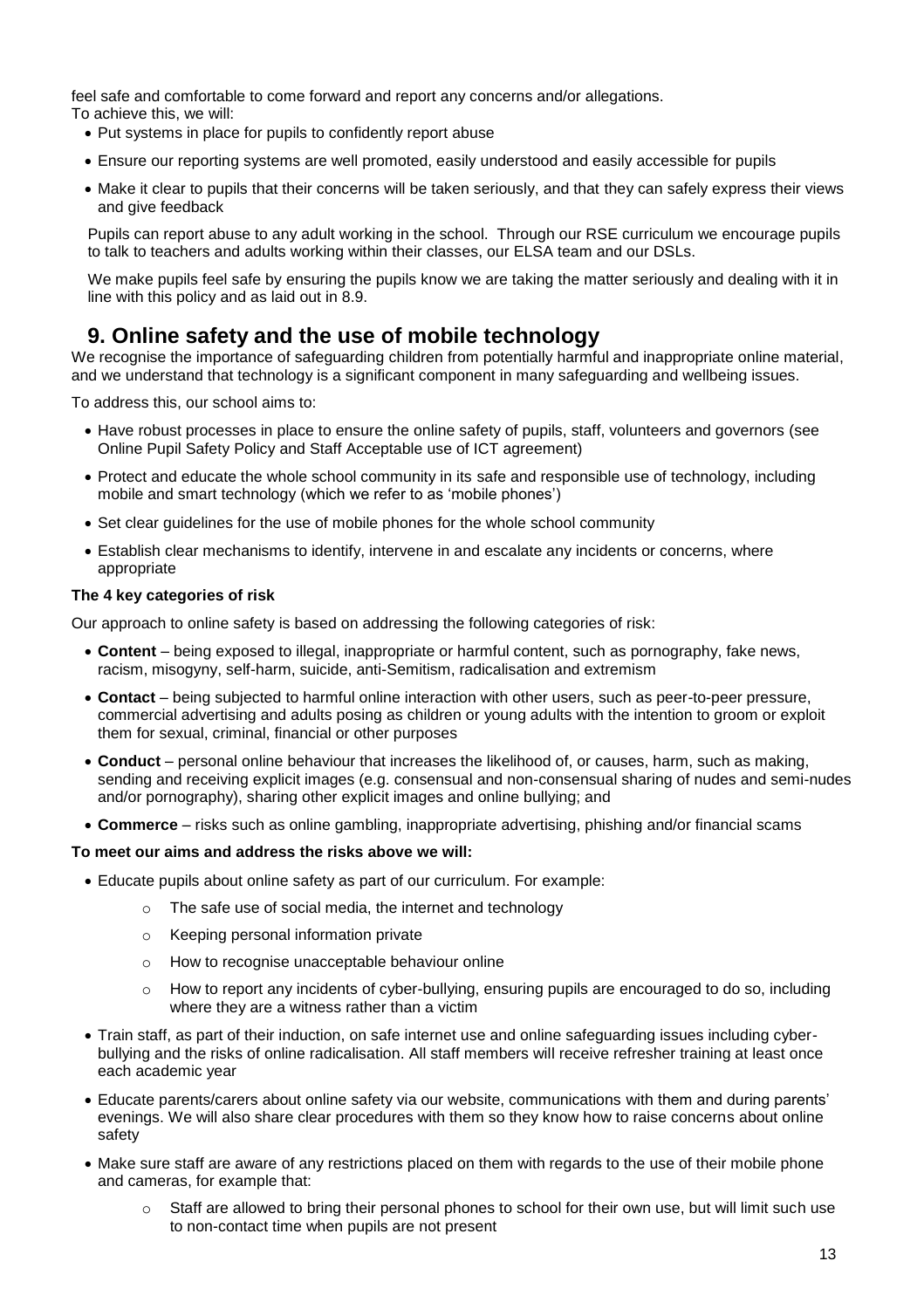- $\circ$  Staff will not take pictures or recordings of pupils on their personal phones or cameras
- Make all pupils, parents/carers, staff, volunteers and governors aware that they are expected to sign an agreement regarding the acceptable use of the internet in school, use of the school's ICT systems and use of their mobile and smart technology
	- Explain the sanctions we will use if a pupil is in breach of our policies on the acceptable use of the internet and mobile phones
	- Make sure all staff, pupils and parents/carers are aware that staff have the power to search pupils' phones, as set out in the [DfE's guidance on searching, screening and confiscation](https://www.gov.uk/government/publications/searching-screening-and-confiscation)
	- Put in place robust filtering and monitoring systems to limit children's exposure to the 4 key categories of risk (described above) from the school's IT systems

This section summarises our approach to online safety and mobile phone use. For comprehensive details about our school's policy on online safety and the use of mobile phones, please refer to our online safety policy and mobile phone policy, which you can find on our website [https://www.newchristchurch.reading.sch.uk/policies/](http://www.legislation.gov.uk/ukpga/2015/9/part/5/crossheading/female-genital-mutilation)

## **10. Notifying parents**

Where appropriate, we will discuss any concerns about a child with the child's parents. The DSL will normally do this in the event of a suspicion or disclosure.

Other staff will only talk to parents about any such concerns following consultation with the DSL.

If we believe that notifying the parents would increase the risk to the child, we will discuss this with the local authority children's social care team before doing so.

In the case of allegations of abuse made against other children, we will normally notify the parents of all the children involved.

### <span id="page-13-0"></span>**11. Pupils with special educational needs and disabilities**

We recognise that pupils with special educational needs (SEN) and disabilities or certain health conditions can face additional safeguarding challenges. Additional barriers can exist when recognising abuse and neglect in this group,including:

- Assumptions that indicators of possible abuse such as behaviour, mood and injury relate to thechild's disability without further exploration
- Pupils being more prone to peer group isolation or bullying (including prejudice-based bullying) than other pupils
- The potential for pupils with SEN and disabilities or certain health conditions being disproportionally impacted by behaviourssuch as bullying, without outwardly showing any signs
- Communication barriers and difficulties in managing or reporting these challenges

We offer extra pastoral support for pupils with SEN and disabilities. This includes:

- Understanding barriers to communication for the individual and providing support to overcome these
- Supporting staff to developing relationships and processes so that any signs of abuse arerecognised as soon as possible
- Providing a nurturing inclusive environment so that these children feel safe and understand alldisclosures will be taken seriously

### <span id="page-13-1"></span>**12. Mobile phones and cameras**

Staff are allowed to bring their personal phones to school for their own use, but will limit such use to noncontact time when pupils are not present. Staff members' personal phones will remain in their bags or cupboards during contact time with pupils. The exception to this would be a mobile phone being used to alert other staff when a school phone is not nearby e.g. when outside - this would normally be used by senior leaders or pastoral workers.

Staff will not take pictures or any kind of recordings of pupils on their personal phones or cameras.

We will follow the General Data Protection Regulation and Data Protection Act 2018 when taking and storing photos and recordings for use in the school.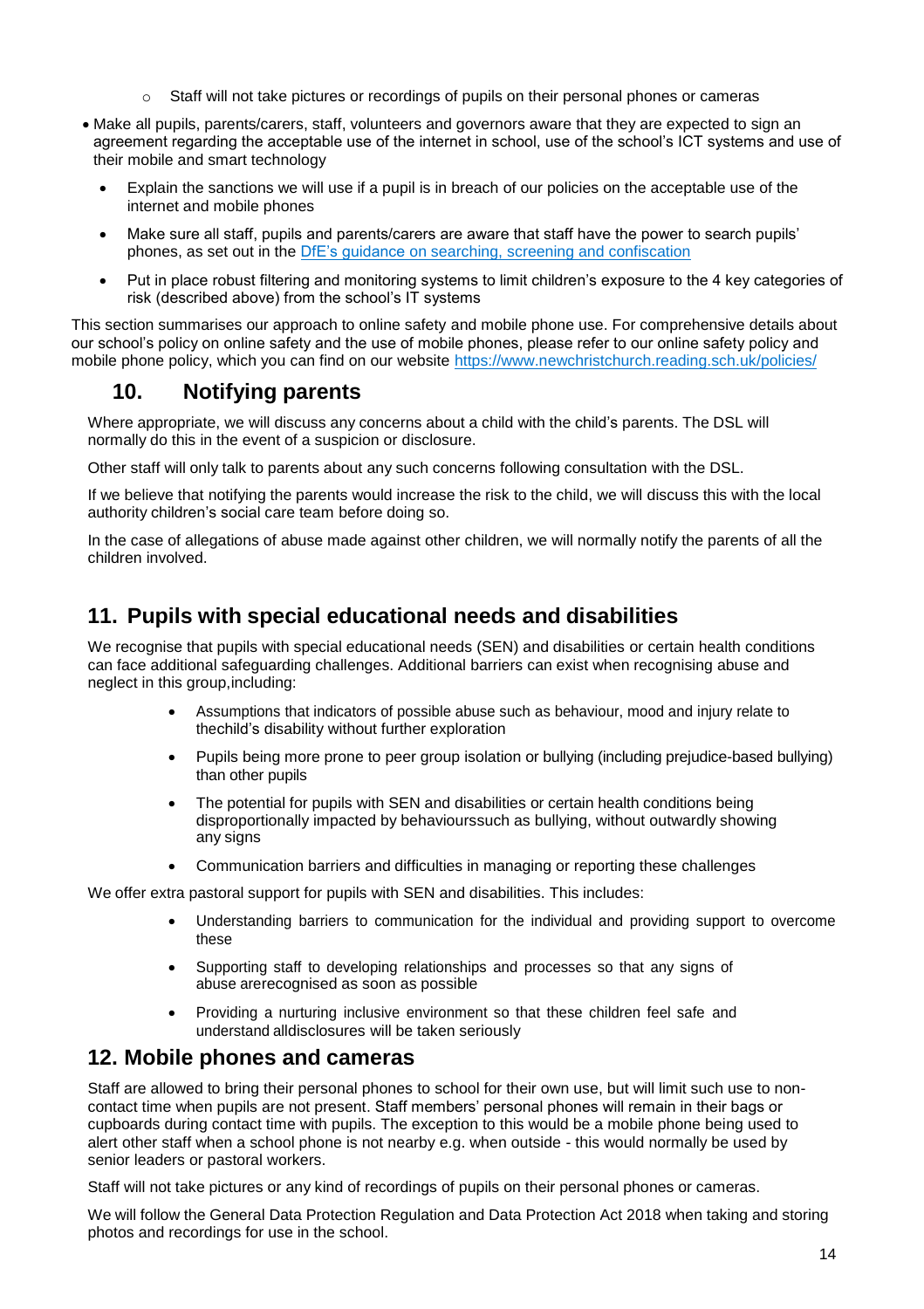New Town Staff Code of Conduct further stipulates : Mobile phones:

- a. Must not be used by staff (or children) during working time or when on duty at break or lunch.
- b. Must not be used to take pictures or any kind of recordings of pupils.
- c. Should not normally be used during meetings (except by prior agreement with the person leadingthat meeting).

### <span id="page-14-0"></span>**13. Pupils with a social worker**

Pupils may need a social worker due to safeguarding or welfare needs. We recognise that a child's experiences of adversity and trauma can leave them vulnerable to further harm as well as potentially creating barriers to attendance, learning, behaviour and mental health.

The DSL and all members of staff will work with and support social workers to help protect vulnerable children.

Where we are aware that a pupil has a social worker, the DSL will always consider this fact to ensure any decisions are made in the best interests of the pupil's safety, welfare and educational outcomes. For example, it will inform decisions about:

- Responding to unauthorised absence or missing education where there are known safeguarding risks
- The provision of pastoral and/or academic support

### **14. Looked-after and previously looked-after children**

We will ensure that staff have the skills, knowledge and understanding to keep looked-after children and previously looked-after children safe. In particular, we will ensure that:

- Appropriate staff have relevant information about children's looked after legal status, contact arrangements with birth parents or those with parental responsibility, and care arrangements
- The DSL has details of children's social workers and relevant virtual school heads

We have appointed a designated teacher, Mrs Kate Hawkins, who is responsible for promoting the educational achievement of looked-after children and previously looked-after children in line with [statutory guidance.](https://www.gov.uk/government/publications/designated-teacher-for-looked-after-children)

The designated teacher is appropriately trained and has the relevant qualifications and experience to perform the role.

As part of their role, the designated teacher will:

- Work closely with the DSL to ensure that any safeguarding concerns regarding looked-after and previously looked-after children are quickly and effectively responded to
- Work with virtual school heads to promote the educational achievement of looked-after and previously lookedafter children, including discussing how pupil premium plus funding can be best used to support looked-after children and meet the needs identified in their personal education plans

## **15. Complaints and concerns about school safeguarding policies**

### **15.1 Complaints against staff**

Complaints against staff that are likely to require a child protection investigation will be handled in accordance with our procedures for dealing with allegations of abuse made against staff (see appendix 3).

### **15.2 Other complaints**

We will keep in place a written procedure for dealing with concerns and complaints from parents and/or carers, and will produce and keep a written record of any complaints, and their outcome. We will investigate written complaints relating to fulfilment of the EYFS requirements and notify complainants of the outcome of the investigation within 28 days of having received the complaint. This will be made available to Ofsted on request.

Please see NT / BST Complaints Policy regarding information on all other complaints.

### **15.3 Whistle-blowing**

This school uses the Berkshire Schools Trust Whistleblowing Policy and this should be referred to when staff have serious concerns about any aspect of the Trust's or school's work.

We will make available to parents and/or carers details about how to contact Ofsted, if they believe the provider is not meeting the EYFS requirements. If we become aware that we are to be inspected by Ofsted we will notify parents and/or carers. After an inspection by Ofsted we will supply a copy of the report to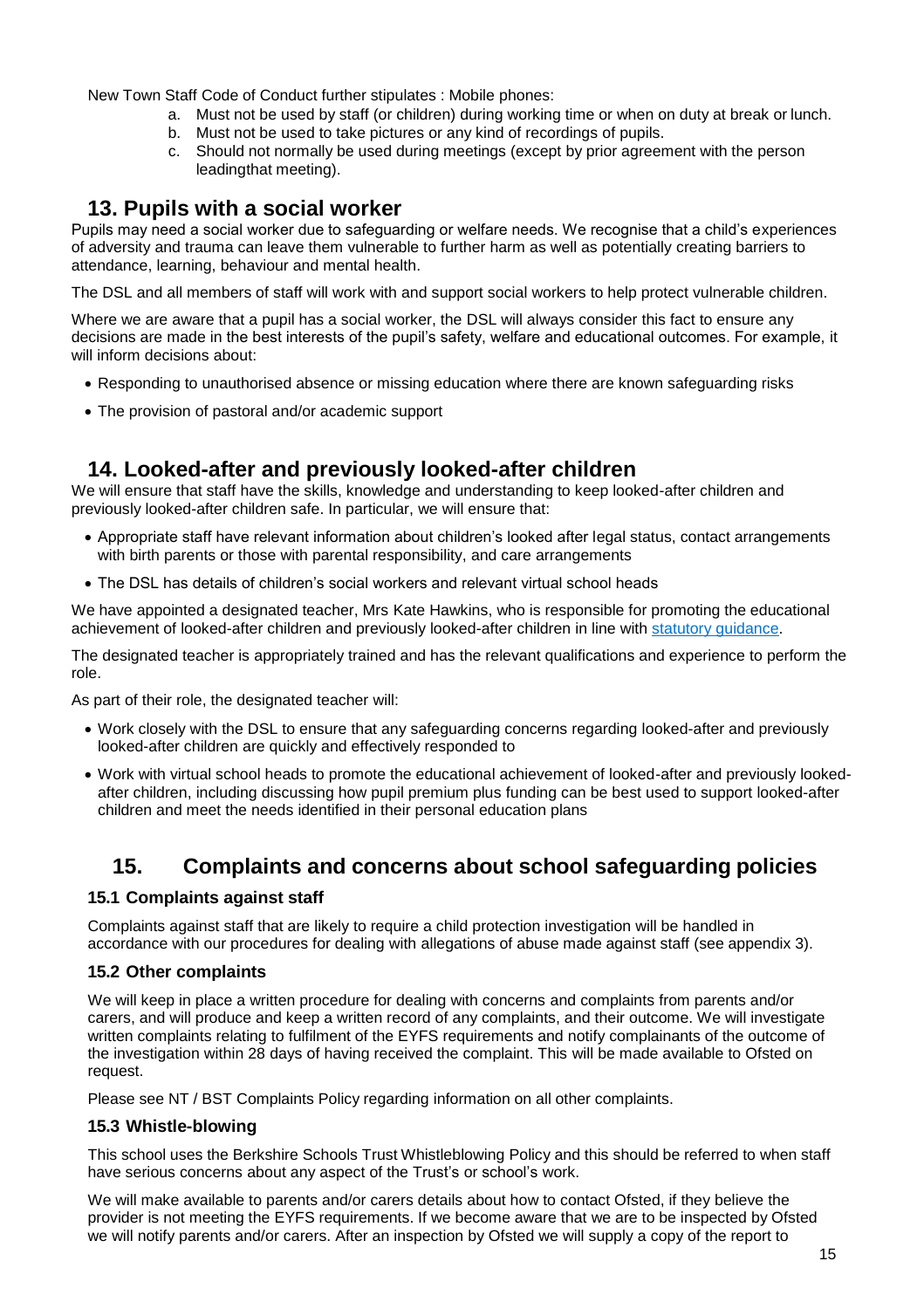parents and/or carers of children attending on a regular basis.

# <span id="page-15-0"></span>**16. Record-keeping**

We will hold records in line with our records retention schedule.

All safeguarding concerns, discussions, decisions made and the reasons for those decisions, must be recorded in writing. If you are in any doubt about whether to record something, discuss it with the DSL.

Records will include:

- A clear and comprehensive summary of the concern
- Details of how the concern was followed up and resolved
- A note of any action taken, decisions reached and the outcome

Concerns and referrals will be kept in a separate child protection file for each child.

Any non-confidential records will be readily accessible and available. Confidential information and records will be held securely and only available to those who have a right or professional need to see them.

Safeguarding records relating to individual children will be retained for a reasonable period of time after they have left the school.

Safeguarding records which contain information about allegations of sexual abuse will be retained for the Independent Inquiry into Child Sexual Abuse (IICSA), for the term of the inquiry.

If a child for whom the school has, or has had, safeguarding concerns moves to another school, the DSL will ensure that their child protection file is forwarded promptly and securely, and separately from the main pupil file. In addition, if the concerns are significant or complex, and/or social services are involved, the DSL will speak to the DSL of the receiving school and provide information to enable them to have time to make any necessary preparations to ensure the safety of the child.

All our records are kept online via CPOMS. These electronic records are shared with any child's new school via the transfer system. Where CPOMS is not used by the receiving school we will print and forward the information to the new school. CPOMS is a secure site where only DSLs have elevated access to see all records. Staff have access to log concerns but do not have access to pupil files.

In addition:

Appendix 2 sets out our policy on record-keeping specifically with respect to recruitment and preappointment checks

Appendix 3 sets out our policy on record-keeping with respect to allegations of abuse made against staff

# <span id="page-15-1"></span>**17. Training**

### **17.1 All staff**

All staff members will undertake safeguarding and child protection training at induction, including on whistleblowing procedures, to ensure they understand the school's safeguarding systems and their responsibilities, and can identify signs of possible abuse or neglect.

This training will be regularly updated and will:

- Be integrated, aligned and considered as part of the whole-school safeguarding approach and wider staff training, and curriculum planning
- Be in line with advice from the 3 safeguarding partners
- Have regard to the Teachers' Standards to support the expectation that all teachers:
	- $\circ$  Manage behaviour effectively to ensure a good and safe environment
	- o Have a clear understanding of the needs of all pupils

All staff will have training on the government's anti-radicalisation strategy, Prevent, to enable them to identify children at risk of being drawn into terrorism and to challenge extremist ideas.

Staff will also receive regular safeguarding and child protection updates, including on online safety, as required but at least annually (for example, through emails, e-bulletins and staff meetings).

Contractors who are provided through a private finance initiative (PFI) or similar contract will also receive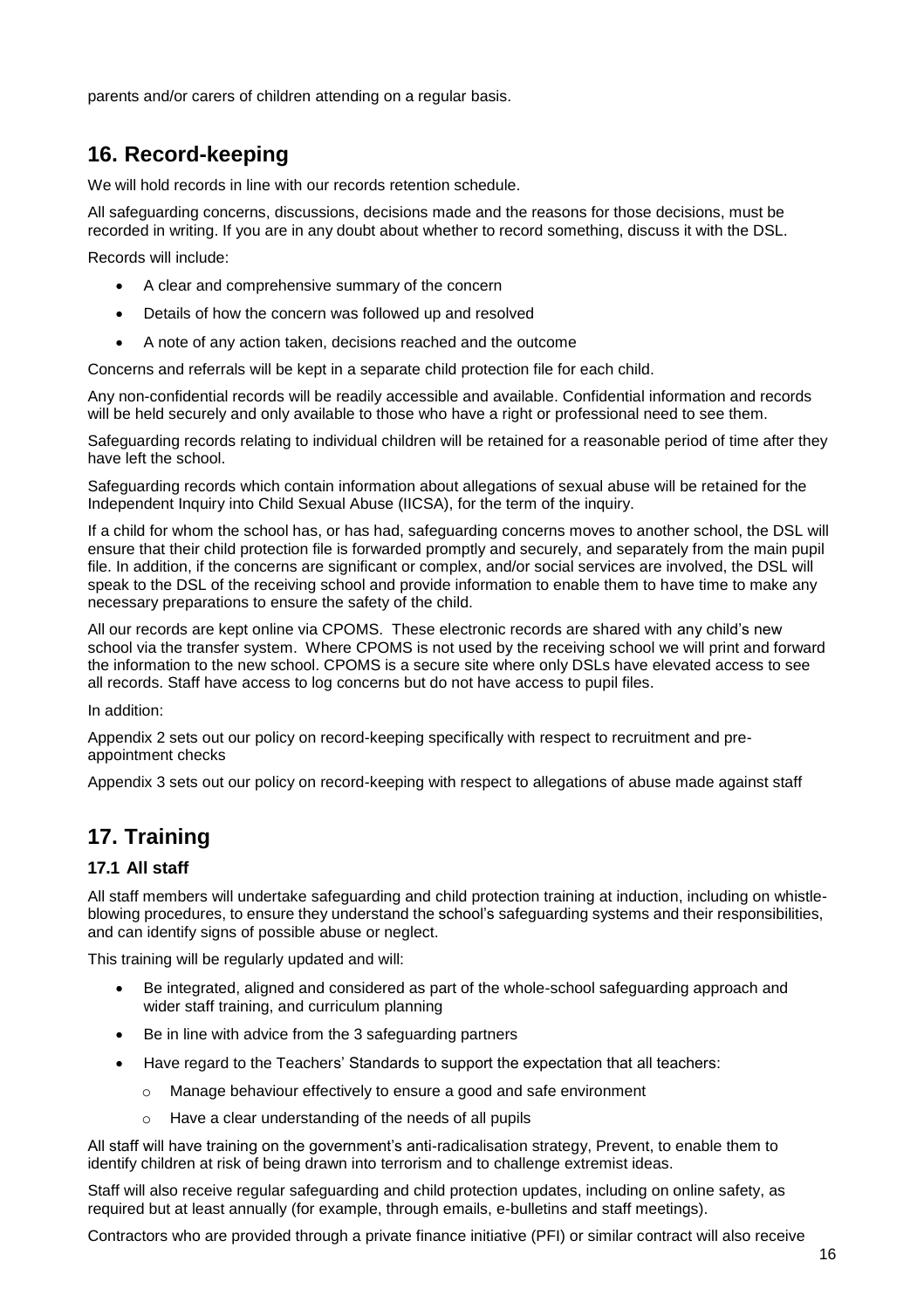safeguarding training.

Volunteers will receive appropriate training, if applicable.

### **17.2 The DSL and any deputies**

The DSL and any deputies will undertake child protection and safeguarding training at least every 2 years.

In addition, they will update their knowledge and skills at regular intervals and at least annually (for example, through e-bulletins, meeting other DSLs, or taking time to read and digest safeguarding developments).

They will also undertake Prevent awareness training.

### **17.3 Governors**

All governors receive training about safeguarding, to make sure they have the knowledge and information needed to perform their functions and understand their responsibilities.

As the chair of governors may be required to act as the 'case manager' in the event that an allegation of abuse is made against the headteacher, they receive training in managing allegations for this purpose.

### **17.4 Recruitment – interview panels**

At least one person conducting any interview for a post at the school will have undertaken safer recruitment training. This will cover, as a minimum, the contents of Keeping Children Safe in Education, and will be in line with local safeguarding procedures.

See appendix 2 of this policy for more information about our safer recruitment procedures.

### **17.5 Staff who have contact with pupils and families**

All staff who have contact with children and families will have support and training, in order to promote the best interests of children and allow for confidential discussions of sensitive issues.

### <span id="page-16-0"></span>**18. Monitoring arrangements**

This policy will be reviewed **annually** by the Head teacher. At every review, it will be approved by the full governing board.

## <span id="page-16-1"></span>**19. Links with other policies**

This policy links to the following policies and procedures:

- Behaviour policy
- Relationships, Sex Education & Health Policy
- Staff code of conduct
- Complaints policy
- Whistleblowing policy
- Acceptable use of IT agreement
- Online safety
- **Equality**
- Privacy notices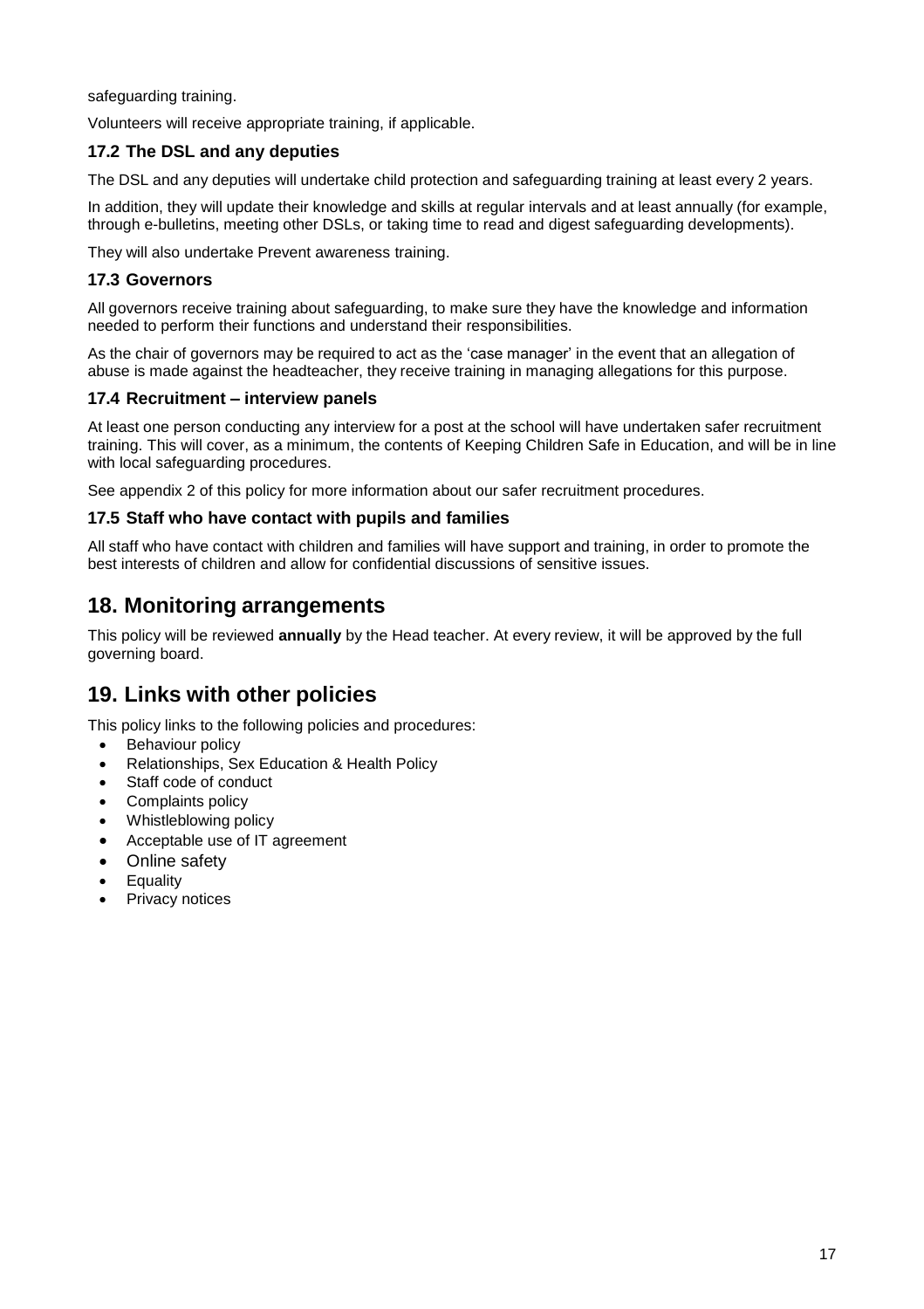### <span id="page-17-0"></span>**These appendices are based on the Department for Education's statutory guidance, Keeping Children Safe in Education.**

### **Appendix 1: types of abuse**

Abuse, including neglect, and safeguarding issues are rarely standalone events that can be covered by one definition or label. In most cases, multiple issues will overlap.

**Physical abuse** may involve hitting, shaking, throwing, poisoning, burning or scalding, drowning, suffocating or otherwise causing physical harm to a child. Physical harm may also be caused when a parent or carer fabricates the symptoms of, or deliberately induces, illness in a child.

**Emotional abuse** is the persistent emotional maltreatment of a child such as to cause severe and adverse effects on the child's emotional development. Some level of emotional abuse is involved in all types of maltreatment of a child, although it may occur alone.

Emotional abuse may involve:

- a. Conveying to a child that they are worthless or unloved, inadequate, or valued only insofar as they meet the needs of another person
- b. Not giving the child opportunities to express their views, deliberately silencing them or 'making fun' of what they say or how they communicate
- c. Age or developmentally inappropriate expectations being imposed on children. These may include interactions that are beyond a child's developmental capability, as well as overprotection and limitation of exploration and learning, or preventing the child participating in normal social interaction
- d. Seeing or hearing the ill-treatment of another
- e. Serious bullying (including cyberbullying), causing children frequently to feel frightened or in danger, or the exploitation or corruption of children

**Sexual abuse** involves forcing or enticing a child or young person to take part in sexual activities, not necessarily involving a high level of violence, whether or not the child is aware of what is happening. The activities may involve:

- f. Physical contact, including assault by penetration (for example rape or oral sex) or non-penetrative acts such as masturbation, kissing, rubbing and touching outside of clothing
- g. Non-contact activities, such as involving children in looking at, or in the production of, sexual images, watching sexual activities, encouraging children to behave in sexually inappropriate ways, or grooming a child in preparation for abuse (including via the internet)

Sexual abuse is not solely perpetrated by adult males. Women can also commit acts of sexual abuse, as can other children.

**Neglect** is the persistent failure to meet a child's basic physical and/or psychological needs, likely to result in the serious impairment of the child's health or development. Neglect may occur during pregnancy as a result of maternal substance abuse.

Once a child is born, neglect may involve a parent or carer failing to:

- h. Provide adequate food, clothing and shelter (including exclusion from home or abandonment)
- i. Protect a child from physical and emotional harm or danger
- j. Ensure adequate supervision (including the use of inadequate care-givers)
- k. Ensure access to appropriate medical care or treatment

It may also include neglect of, or unresponsiveness to, a child's basic emotional needs.

### **Child Sexual Exploitation (CSE) and Child Criminal Exploitation (CCE)**

Both CSE and CCE are forms of abuse and both occur where an individual or group takes advantage of an imbalance in power to coerce, manipulate or deceive a child into sexual or criminal activity.

Whilst age may be the most obvious, this power imbalance can also be due to: gender, sexual identity, cognitive ability, physical strength, status, and access to economic or other resources.

In some cases, the abuse will be in exchange for something the victim needs or wants and/or will be to the financial benefit or other advantage (such as increased status) of the perpetrator or facilitator. The abuse can be perpetrated by individuals or groups, males or females, and children or adults.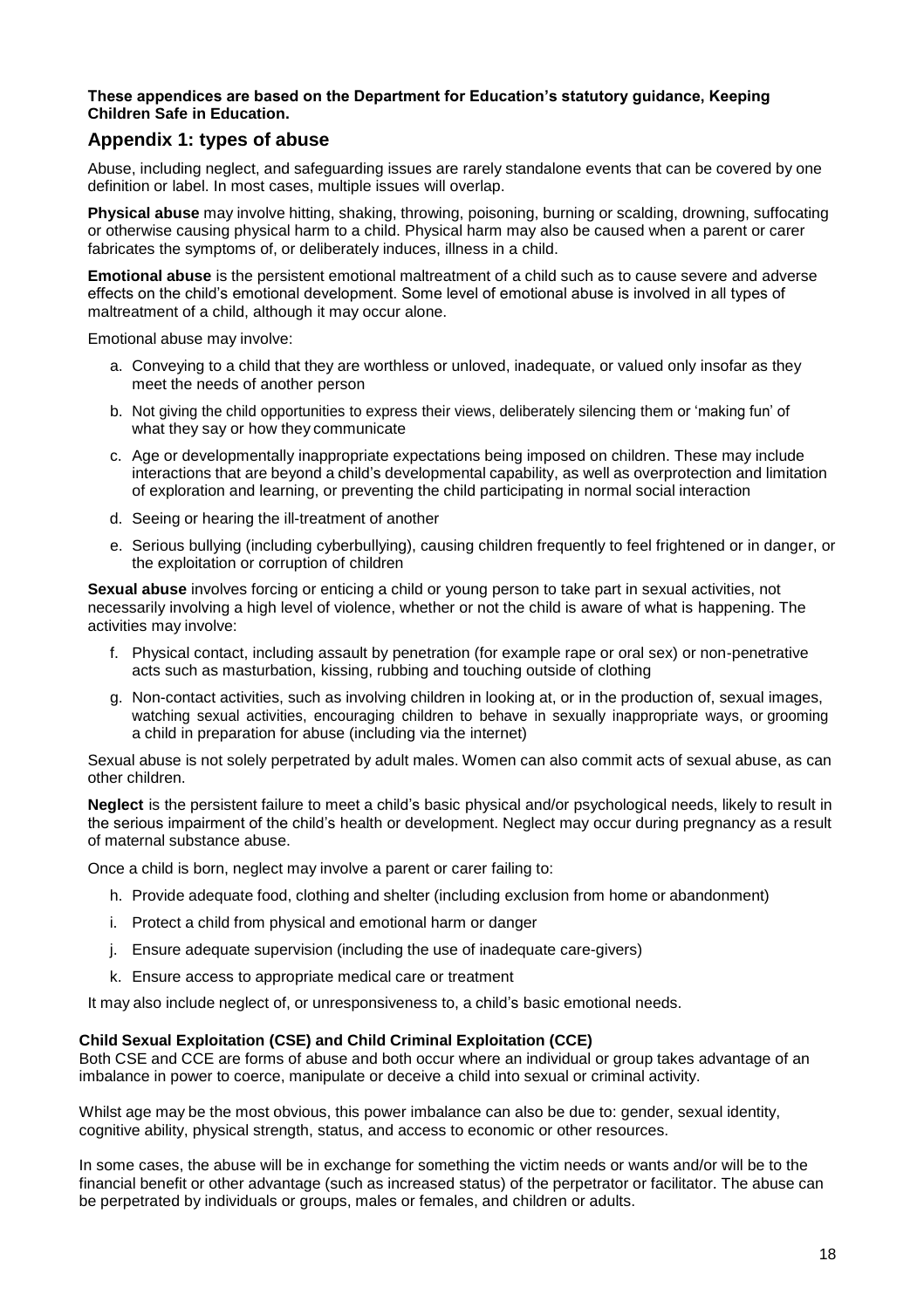The abuse can be a one-off occurrence or a series of incidents over time, and range from opportunistic to complex organised abuse. It can involve force and/or enticement-based methods of compliance and may, or may not, be accompanied by violence or threats of violence.

Victims can be exploited even when activity appears consensual and it should be noted exploitation as well as being physical can be facilitated and/or take place online. More information include definitions and indicators are included in Annex A.

### **Peer on Peer abuse**

Children can abuse other children (often referred to as peer on peer abuse). This is most likely to include, but may not be limited to:

- bullying (including cyberbullying);
- physical abuse such as hitting, kicking, shaking, biting, hair pulling, or otherwise causing physical harm;
- sexual violence: such as rape, assault by penetration and sexual assault;

• sexual harassment, such as sexual comments, remarks, jokes and online sexual harassment, which may be stand-alone or part of a broader pattern of abuse;

• upskirting, which typically involves taking a picture under a person's clothing without them knowing, with the intention of viewing their genitals or buttocks to obtain sexual gratification, or cause the victim humiliation, distress or alarm;

• youth produced sexual imagery (sharing of nudes and semi-nudes);

• initiation/hazing type violence and rituals.

### **Serious violence**

These is where children are at risk from, or are involved with serious violent crime. Indications of this may include:

- increased absence from school
- a change in friendships or relationships with older individuals or groups
- a significant decline in performance
- signs of self-harm or a significant change in wellbeing
- signs of assault or unexplained injuries
- Unexplained gifts or new possessions

### **Domestic abuse**

The cross-government definition of domestic violence and abuse is: any incident or pattern of incidents of controlling, coercive, threatening behaviour, violence or abuse between those aged 16 or over who are, or have been, intimate partners or family members regardless of gender or sexuality. The abuse can encompass, but is not limited to: psychological; physical; sexual; financial; and emotional. All children can witness and be adversely affected by domestic abuse in the context of their home life where domestic abuse occurs between family members. In some cases, a child may blame themselves for the abuse or may have had to leave the family home as a result.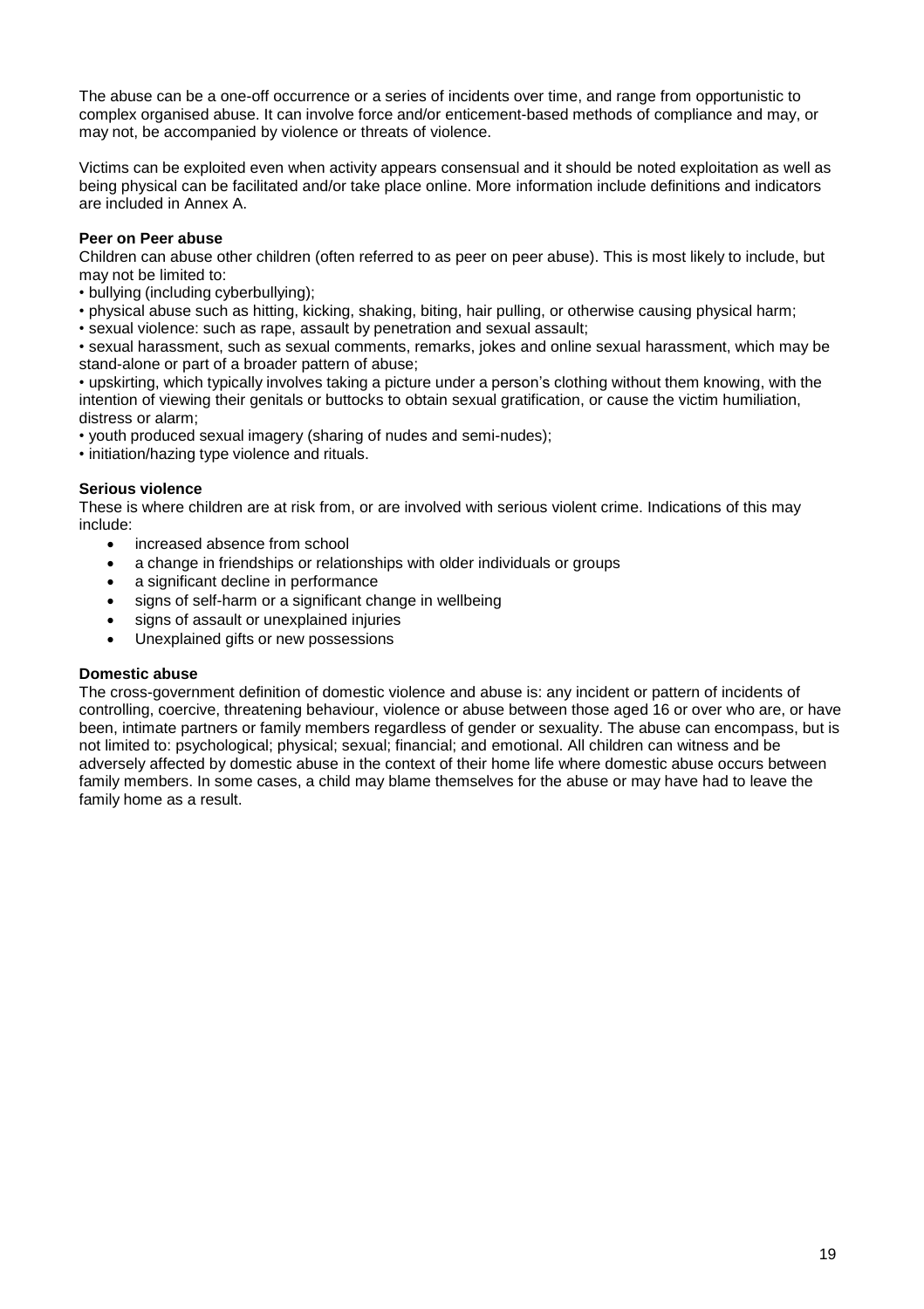# <span id="page-19-0"></span>**Appendix 2: safer recruitment and DBS checks – policy and procedures**

### **Recruitment and selection process**

To make sure we recruit suitable people, we will ensure that those involved in the recruitment and employment of staff to work with children have received appropriate safer recruitment training.

We have put the following steps in place during our recruitment and selection process to ensure we are committed to safeguarding and promoting the welfare of children.

We will record all information on the checks carried out in the school's single central record (SCR). Copies of these checks, where appropriate, will be held in individuals' personnel files. We follow requirements and best practice in retaining copies of these checks, as set out below.

### **Advertising**

When advertising roles, we will make clear:

- Our school's commitment to safeguarding and promoting the welfare of children
- That safeguarding checks will be undertaken
- The safeguarding requirements and responsibilities of the role, such as the extent to which the role will involve contact with children
- Whether or not the role is exempt from the Rehabilitation of Offenders Act 1974 and the amendments to the Exceptions Order 1975, 2013 and 2020. If the role is exempt, certain spent convictions and cautions are 'protected', so they do not need to be disclosed, and if they are disclosed, we cannot take them into account

### **Application forms**

Our application forms will:

• Include a statement saying that it is an offence to apply for the role if an applicant is barred from engaging in regulated activity relevant to children (where the role involves this type of regulated activity)

### **Shortlisting**

Our shortlisting process will involve at least 2 people and will:

- Consider any inconsistencies and look for gaps in employment and reasons given for them
- Explore all potential concerns

Once we have shortlisted candidates, we will ask shortlisted candidates to:

- Complete a self-declaration of their criminal record or any information that would make them unsuitable to work with children, so that they have the opportunity to share relevant information and discuss it at interview stage. The information we will ask for includes:
	- o If they have a criminal history
	- o Whether they are included on the barred list
	- o Whether they are prohibited from teaching
	- $\circ$  Information about any criminal offences committed in any country in line with the law as applicable in England and Wales
	- o Any relevant overseas information
- Sign a declaration confirming the information they have provided is true

### **Seeking references and checking employment history**

We will obtain references before interview. Any concerns raised will be explored further with referees and taken up with the candidate at interview.

When seeking references we will:

- Liaise directly with referees and verify any information contained within references with the referees
- Ensure any references are from the candidate's current employer and completed by a senior person. Where the referee is school based, we will ask for the reference to be confirmed by the headteacher/principal as accurate in respect to disciplinary investigations
- Obtain verification of the candidate's most recent relevant period of employment if they are not currently employed
- Secure a reference from the relevant employer from the last time the candidate worked with children if they are not currently working with children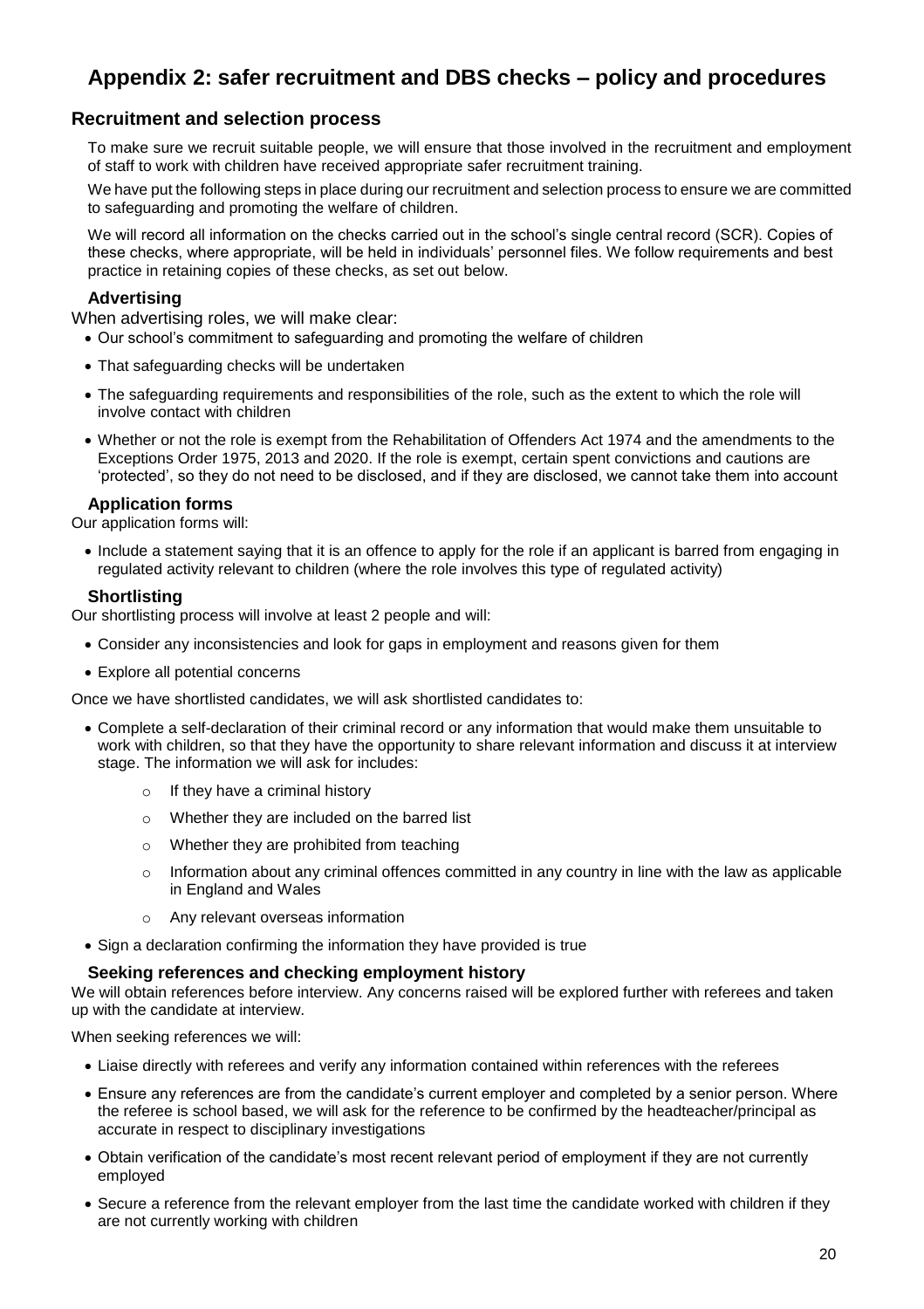- Compare the information on the application form with that in the reference and take up any inconsistencies with the candidate
- Resolve any concerns before any appointment is confirmed

### **Interview and selection**

When interviewing candidates, we will:

- Probe any gaps in employment, or where the candidate has changed employment or location frequently, and ask candidates to explain this
- Explore any potential areas of concern to determine the candidate's suitability to work with children
- Record all information considered and decisions made

### **Pre-appointment vetting checks**

We will record all information on the checks carried out in the school's single central record (SCR). Copies of these checks, where appropriate, will be held in individuals' personnel files. We follow requirements and best practice in retaining copies of these checks, as set out below.

### **New staff**

When appointing new staff, we will:

- Verify their identity
- Obtain (via the applicant) an enhanced DBS certificate, including barred list information for those who will be engaging in regulated activity (see definition below). We will obtain the certificate before, or as soon as practicable after, appointment. We will not keep a copy of the certificate for longer than 6 months, but when the copy is destroyed we may still keep a record of the fact that vetting took place, the result of the check and recruitment decision taken
- Obtain a separate barred list check if they will start work in regulated activity before the DBS certificate is available
- Verify their mental and physical fitness to carry out their work responsibilities
- Verify their right to work in the UK. We will keep a copy of this verification for the duration of themember of staff's employment and for 2 years afterwards
- Verify their professional qualifications, as appropriate
- Ensure they are not subject to a prohibition order if they are employed to be a teacher
- Carry out further additional checks, as appropriate, on candidates who have lived or worked outside of the UK. Where available, these will include:
	- o For all staff, including teaching positions: [criminal records checks for overseas applicants](https://www.gov.uk/government/publications/criminal-records-checks-for-overseas-applicants)
	- o For teaching positions: obtaining a letter of professional standing from the professional regulating authority in the country where the applicant has worked
- Check that candidates taking up a management position are not subject to a prohibition from management (section 128) direction made by the secretary of state

We will ensure that appropriate checks are carried out to ensure that individuals are not disqualified under the 2018 Childcare Disqualification Regulations and Childcare Act 2006. Where we take a decision that an individual falls outside of the scope of these regulations and we do not carry out such checks, we will retain a record of our assessment on the individual's personnel file. This will include our evaluation of any risks and control measures put in place, and any advice sought.

We will ask for written information about previous employment history and check that information is not contradictory or incomplete.

We will seek references on all short-listed candidates, including internal candidates, before interview. We will scrutinise these and resolve any concerns before confirming appointments. The references requested will ask specific questions about the suitability of the applicant to work with children.

**Regulated activity** means a person who will be:

- Responsible, on a regular basis in a school or college, for teaching, training, instructing, caring for or supervising children; or
- Carrying out paid, or unsupervised unpaid, work regularly in a school or college where that work provides an opportunity for contact with children; or
- Engaging in intimate or personal care or overnight activity, even if this happens only once and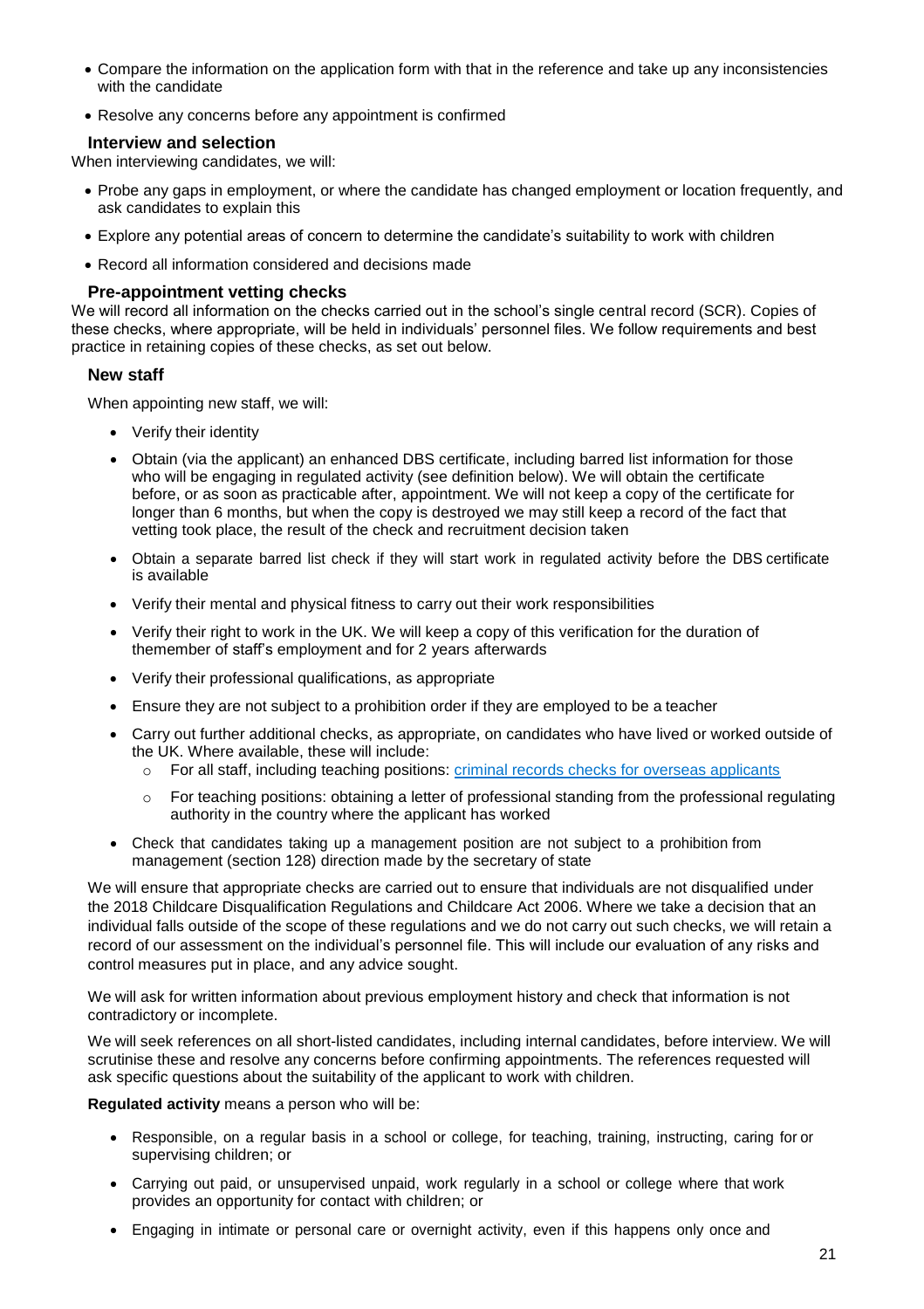regardless of whether they are supervised or not

### **Existing staff**

In certain circumstances we will carry out all the relevant checks on existing staff as if the individual was a new member of staff. These circumstances are when:

- There are concerns about an existing member of staff's suitability to work with children; or
- An individual moves from a post that is not regulated activity to one that is; or
- There has been a break in service of 12 weeks or more

We will refer to the DBS anyone who has harmed, or poses a risk of harm, to a child or vulnerable adult where:

- We believe the individual has engaged in relevant [conduct;](https://www.newchristchurch.reading.sch.uk/policies/#relevant-conduct-in-relation-to-children) or
- We believe the individual has received a caution or conviction for a relevant offence, or there is reason to believethe individual has committed a listed relevant offence, under the [Safeguarding Vulnerable](http://www.legislation.gov.uk/uksi/2009/37/contents/made)  [Groups Act2](http://www.legislation.gov.uk/uksi/2009/37/contents/made)006 (Prescribed Criteria and Miscellaneous [Provisions\) Regulations](https://www.gov.uk/government/publications/prevent-duty-guidance) 2009; or
- The 'harm test' is satisfied in respect of the individual (i.e. they may harm a child or vulnerable adult or put them at risk of harm); and
- The individual has been removed from working in regulated activity (paid or unpaid) or would have been removed if they had not left

### **Agency and third-party staff**

We will obtain written notification from any agency or third-party organisation that it has carried out the necessary safer recruitment checks that we would otherwise perform. We will also check that the person presenting themselves for work is the same person on whom the checks have been made.

### **Contractors**

We will ensure that any contractor, or any employee of the contractor, who is to work at the school has had the appropriate level of DBS check (this includes contractors who are provided through a PFI or similar contract). This will be:

- An enhanced DBS check with barred list information for contractors engaging in regulated activity
- An enhanced DBS check, not including barred list information, for all other contractors who are not in regulated activity but whose work provides them with an opportunity for regular contact with children

We will obtain the DBS check for self-employed contractors.

We will not keep copies of such checks for longer than 6 months.

Contractors who have not had any checks will not be allowed to work unsupervised or engage in regulated activity under any circumstances.

We will check the identity of all contractors and their staff on arrival at the school.

For self-employed contractors such as music teachers or sports coaches, we will ensure that appropriate checks are carried out to ensure that individuals are not disqualified under the 2018 Childcare Disqualification Regulations and Childcare Act 2006. Where we decide that an individual falls outside of the scope of these regulations and we do not carry out such checks, we will retain a record of our assessment. This will include our evaluation of any risks and control measures put in place, and any advice sought.

### **Trainee/student teachers**

Where applicants for initial teacher training are salaried by us, we will ensure that all necessary checks are carried out.

Where trainee teachers are fee-funded, we will obtain written confirmation from the training provider that necessary checks have been carried out and that the trainee has been judged by the provider to be suitable to work with children.

In both cases, this includes checks to ensure that individuals are not disqualified under the 2018 Childcare Disqualification Regulations and Childcare Act 2006.

### **Volunteers**

We will:

- Never leave an unchecked volunteer unsupervised or allow them to work in regulated activity
- Obtain an enhanced DBS check with barred list information for all volunteers who are new to working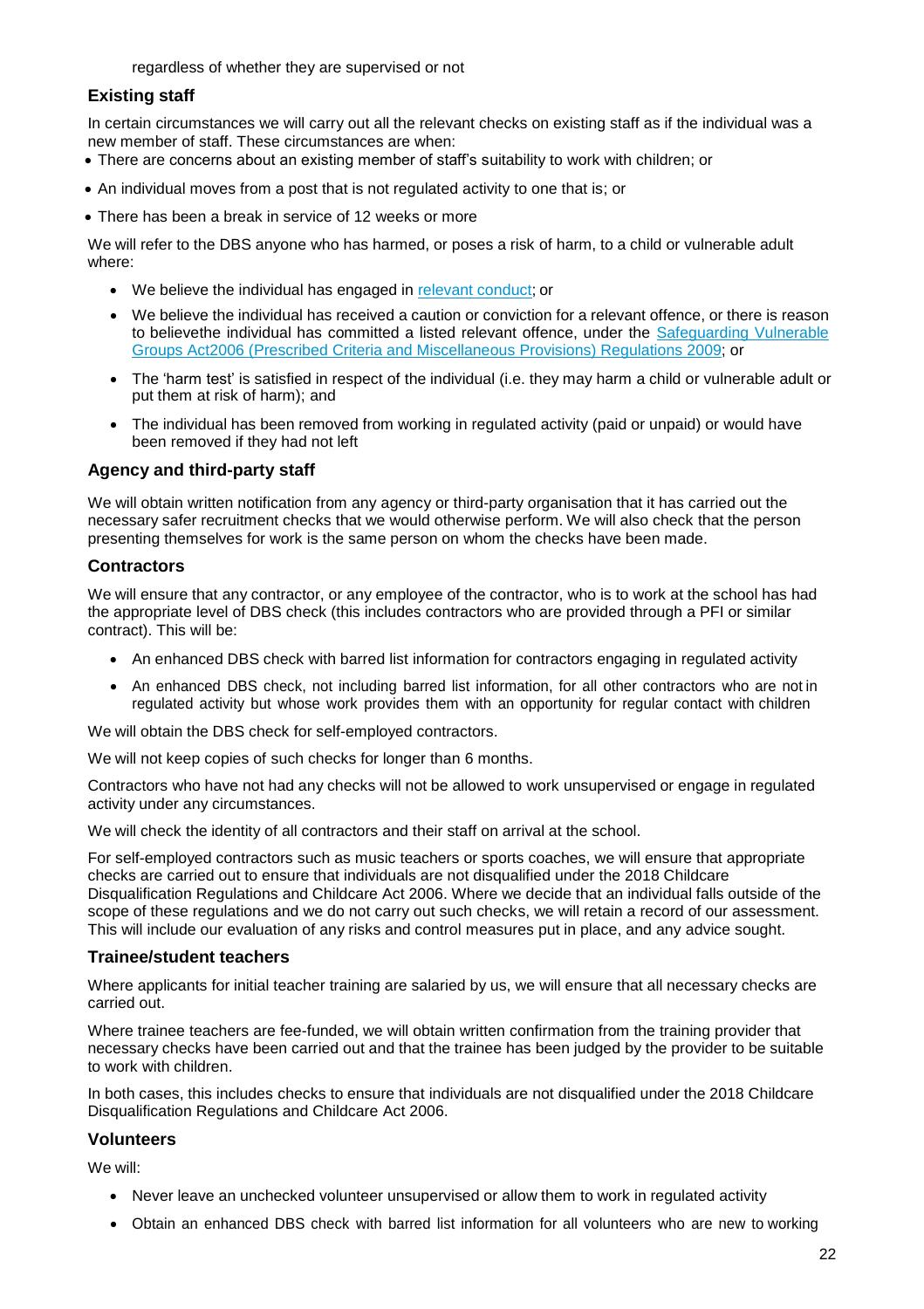in regulated activity

- Carry out a risk assessment when deciding whether to seek an enhanced DBS check without barred list information for any volunteers not engaging in regulated activity. Wewill retain a record of this risk assessment
- Ensure that appropriate checks are carried out to ensure that individuals are not disqualified under the 2018 Childcare Disqualification Regulations and Childcare Act 2006. Where we decide that an individual falls outside of the scope of these regulations and we do not carry out such checks, we will retain a record of our assessment. This will include our evaluation of any risks and control measures put in place, and any advice sought

### **Governors**

All governors will have an enhanced DBS check without barred list information.

They will have an enhanced DBS check with barred list information if working in regulated activity.

The chair of the board will have their DBS check countersigned by the secretary of state.

All proprietors, trustees, local governors and members will also have the following checks:

- A section 128 check (to check prohibition on participation in management under [section](https://www.gov.uk/government/publications/keeping-children-safe-in-education--2) 128 of the [Education](https://www.legislation.gov.uk/ukpga/2008/25/section/128) and Skills Act 2008).
- Identity
- Right to work in the UK
- Other checks deemed necessary if they have lived or worked outside the UK

### **Staff working in alternative provision settings**

Where we place a pupil with an alternative provision provider, we obtain written confirmation from the provider that they have carried out the appropriate safeguarding checks on individuals working there that we would otherwise perform.

### **Adults who supervise pupils on work experience**

When organising work experience, we will ensure that policies and procedures are in place to protect children from harm.

We will also consider whether it is necessary for barred list checks to be carried out on the individuals who supervise a pupil under 16 on work experience. This will depend on the specific circumstances of the work experience, including the nature of the supervision, the frequency of the activity being supervised, and whether the work is regulated activity.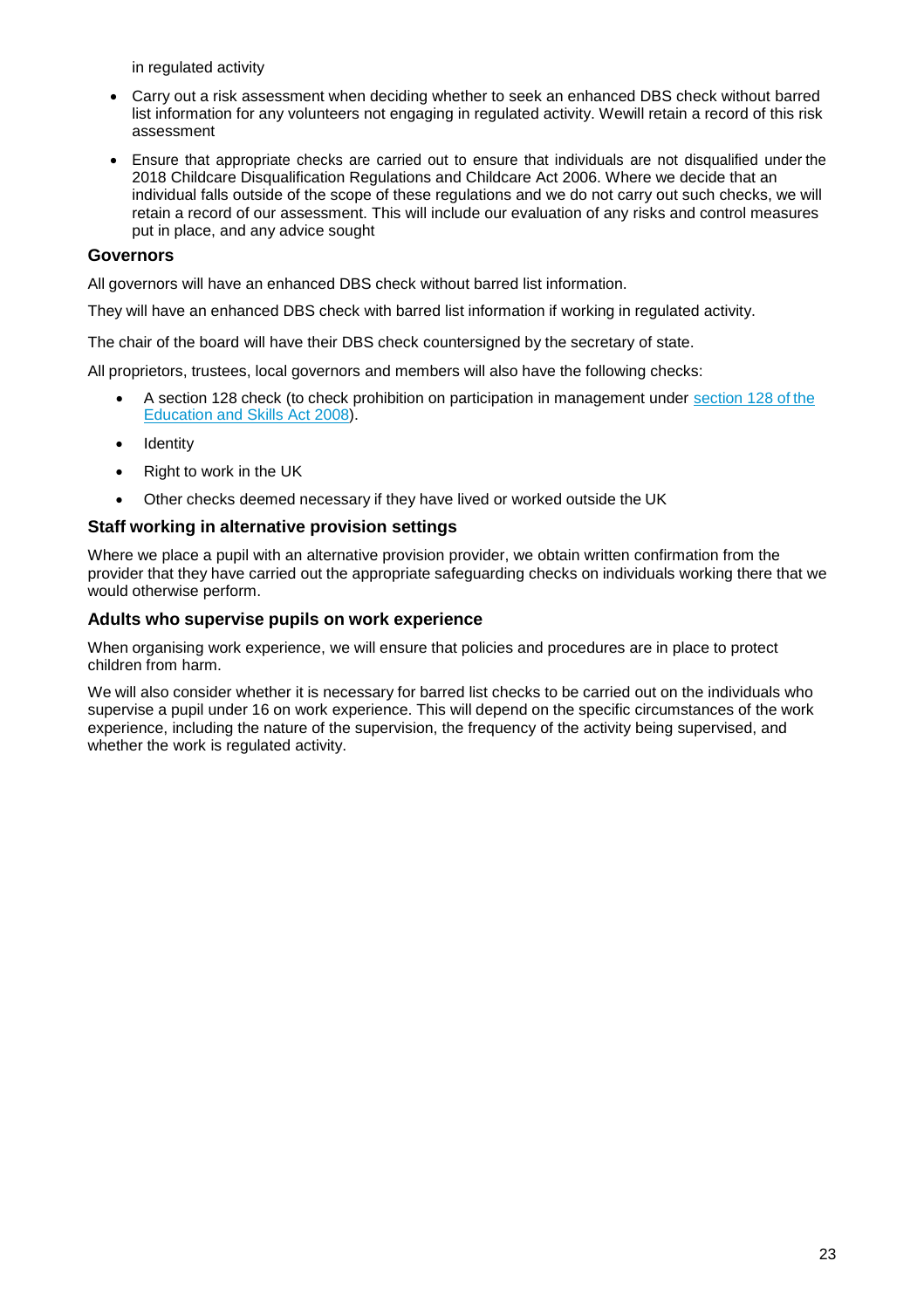# <span id="page-23-0"></span>**Appendix 3: allegations of abuse made against staff**

This section of this policy applies to all cases in which it is alleged that a current member of staff or volunteer has:

- Behaved in a way that has harmed a child, or may have harmed a child, or
- Possibly committed a criminal offence against or related to a child, or
- Behaved towards a child or children in a way that indicates he or she would pose a risk of harm to children
- Behaved or may have behaved in a way that indicates they may not be suitable to work with children this includes behaviour taking place both inside and outside of school

We will deal with any allegation of abuse quickly, in a fair and consistent way that provides effective child protection while also supporting the individual who is the subject of the allegation.

A 'case manager' will lead any investigation. This will be the headteacher, or the chair of governors where the headteacher is the subject of the allegation. The case manager will be identified at the earliest opportunity.

Our procedures for dealing with allegations will be applied with common sense and judgement.

### **Suspension of the accused until the case is resolved**

Suspension of the accused will not be the default position, and will only be considered in cases where there is reason to suspect that a child or other children is/are at risk of harm, or the case is so serious that there might be grounds for dismissal. In such cases, we will only suspend an individual if we have considered all other options available and there is no reasonable alternative.

Based on an assessment of risk, we will consider alternatives such as:

- Redeployment within the school so that the individual does not have direct contact with the child or children concerned
- Providing an assistant to be present when the individual has contact with children
- Redeploying the individual to alternative work in the school so that they do not have unsupervised access to children
- Moving the child or children to classes where they will not come into contact with the individual, making it clear that this is not a punishment and parents/carers have been consulted
- Temporarily redeploying the individual to another role in a different location, for example to an alternative school or other work for the Trust

If in doubt, the case manager will seek views from the school's personnel adviser and the designated officer at the local authority, as well as the police and children's social care where they have been involved.

### **Definitions for outcomes of allegation investigations**

- **Substantiated:** there is sufficient evidence to prove the allegation
- **Malicious:** there is sufficient evidence to disprove the allegation and there has been a deliberate act to deceive, or to cause harm to the subject of the allegation
- **False:** there is sufficient evidence to disprove the allegation
- **Unsubstantiated:** there is insufficient evidence to either prove or disprove the allegation (this does not imply guilt or innocence)
- **Unfounded**: to reflect cases where there is no evidence or proper basis which supports the allegation being made

### **Procedure for dealing with allegations**

In the event of an allegation that meets the criteria above, the case manager will take the following steps:

- Conduct basic enquiries in line with local procedures to establish the facts to help determine whether there is any foundation to the allegation before carrying on with the steps below
- Discuss the allegation with the designated officer at the local authority. This is to consider the nature, content and context of the allegation and agree a course of action, including whether further enquiries are necessary to enable a decision on how to proceed, and whether it is necessary to involve the police and/or children's social care services. (The case manager may, on occasion, consider it necessary to involve the police *before* consulting the designated officer – for example, if the accused individual is deemed to be an immediate risk to children or there is evidence of a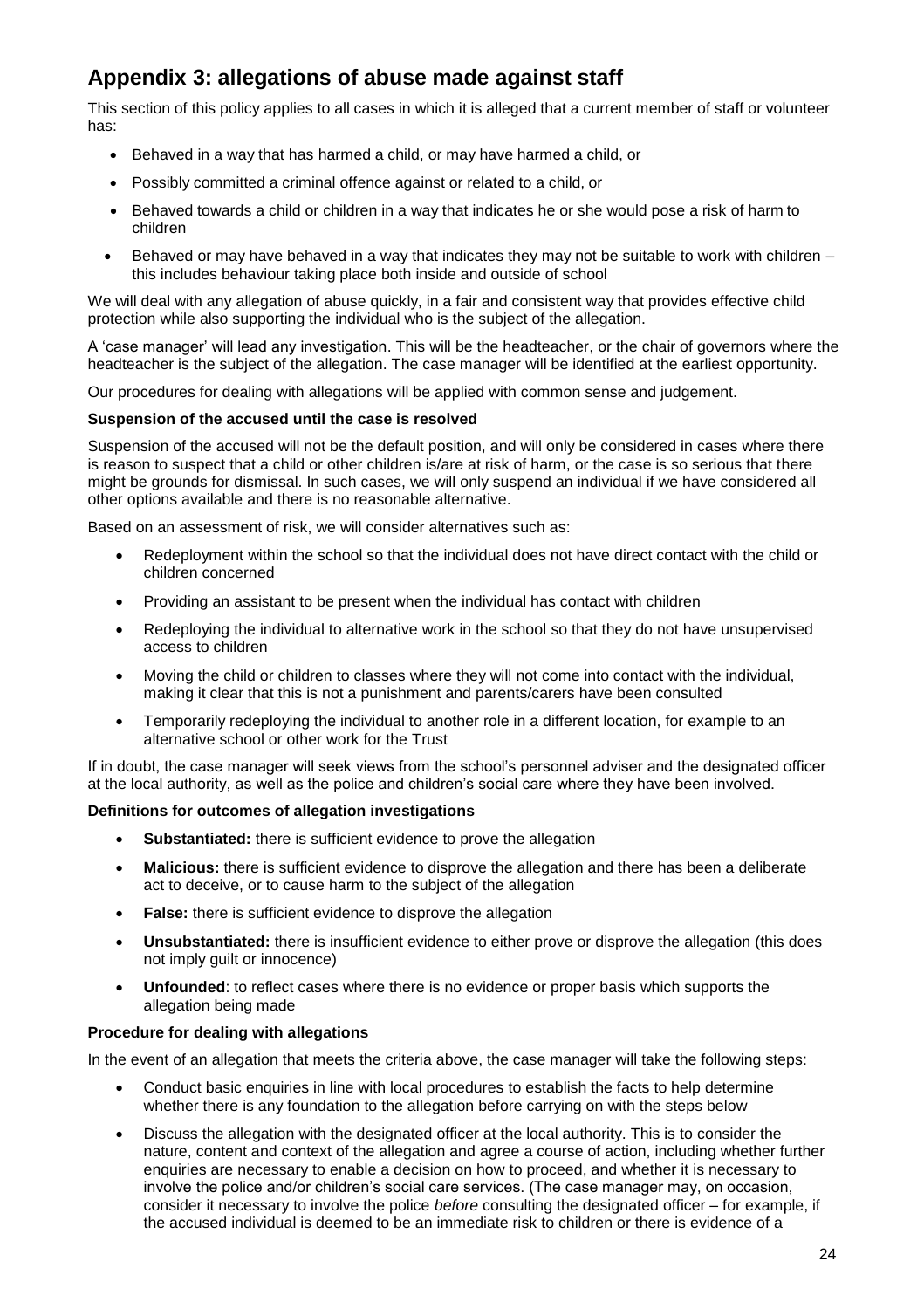possible criminal offence. In such cases, the case manager will notify the designated officer as soon as practicably possible after contacting the police)

- Inform the accused individual of the concerns or allegations and likely course of action as soon as possible after speaking to the designated officer (and the police or children's social care services, where necessary). Where the police and/or children's social care services are involved, the case manager will only share such information with the individual as has been agreed with those agencies
- Where appropriate (in the circumstances described above), carefully consider whether suspension of the individual from contact with children at the school is justified or whether alternative arrangements such as those outlined above can be put in place. Advice will be sought from the designated officer, police and/or children's social care services, as appropriate
- Where the case manager is concerned about the welfare of other children in the community or the individual's family, they will discuss these concerns with the DSL and make a risk assessment of the situation. If necessary, the DSL may make a referral to children's social care
- **If immediate suspension is considered necessary**, agree and record the rationale for this with the designated officer. The record will include information about the alternatives to suspension that have been considered, and why they were rejected. Written confirmation of the suspension will be provided to the individual facing the allegation or concern within 1 working day, and the individual will be given a named contact at the school and their contact details
- **If it is decided that no further action is to be taken** in regard to the subject of the allegation or concern, record this decision and the justification for it and agree with the designated officer what information should be put in writing to the individual and by whom, as well as what action should follow both in respect of the individual and those who made the initial allegation
- **If it is decided that further action is needed**, take steps as agreed with the designated officer to initiate the appropriate action in school and/or liaise with the police and/or children's social care services as appropriate
- Provide effective support for the individual facing the allegation or concern, including appointing a named representative to keep them informed of the progress of the case and considering what other support is appropriate.
- Inform the parents or carers of the child/children involved about the allegation as soon as possible if they do not already know (following agreement with children's social care services and/or the police, if applicable). The case manager will also inform the parents or carers of the requirement to maintain confidentiality about any allegations made against teachers (where this applies) while investigations are ongoing. Any parent or carer who wishes to have the confidentiality restrictions removed in respect of a teacher will be advised to seek legal advice
- Keep the parents or carers of the child/children involved informed of the progress of the case (only in relation to their child – no information will be shared regarding the staff member)
- Make a referral to the DBS where it is thought that the individual facing the allegation or concern has engaged in conduct that harmed or is likely to harm a child, or if the individual otherwise poses a risk of harm to a child

If the school is made aware that the secretary of state has made an interim prohibition order in respect of an individual, we will immediately suspend that individual from teaching, pending the findings of the investigation by the Teaching Regulation Agency.

Where the police are involved, wherever possible the trust will ask the police at the start of the investigation to obtain consent from the individuals involved to share their statements and evidence for use in the school's disciplinary process, should this be required at a later point.

### **Additional considerations for supply teachers and all contracted staff**

If there are concerns or an allegation is made against someone not directly employed by the school, such as a supply teacher or contracted staff member provided by an agency, we will take the actions below in addition to our standard procedures.

- We will not decide to stop using an individual due to safeguarding concerns without finding out the facts and liaising with our LADO to determine a suitable outcome
- The governing board will discuss with the agency whether it is appropriate to suspend the individual, or redeploy them to another part of the school, while the school carries out the investigation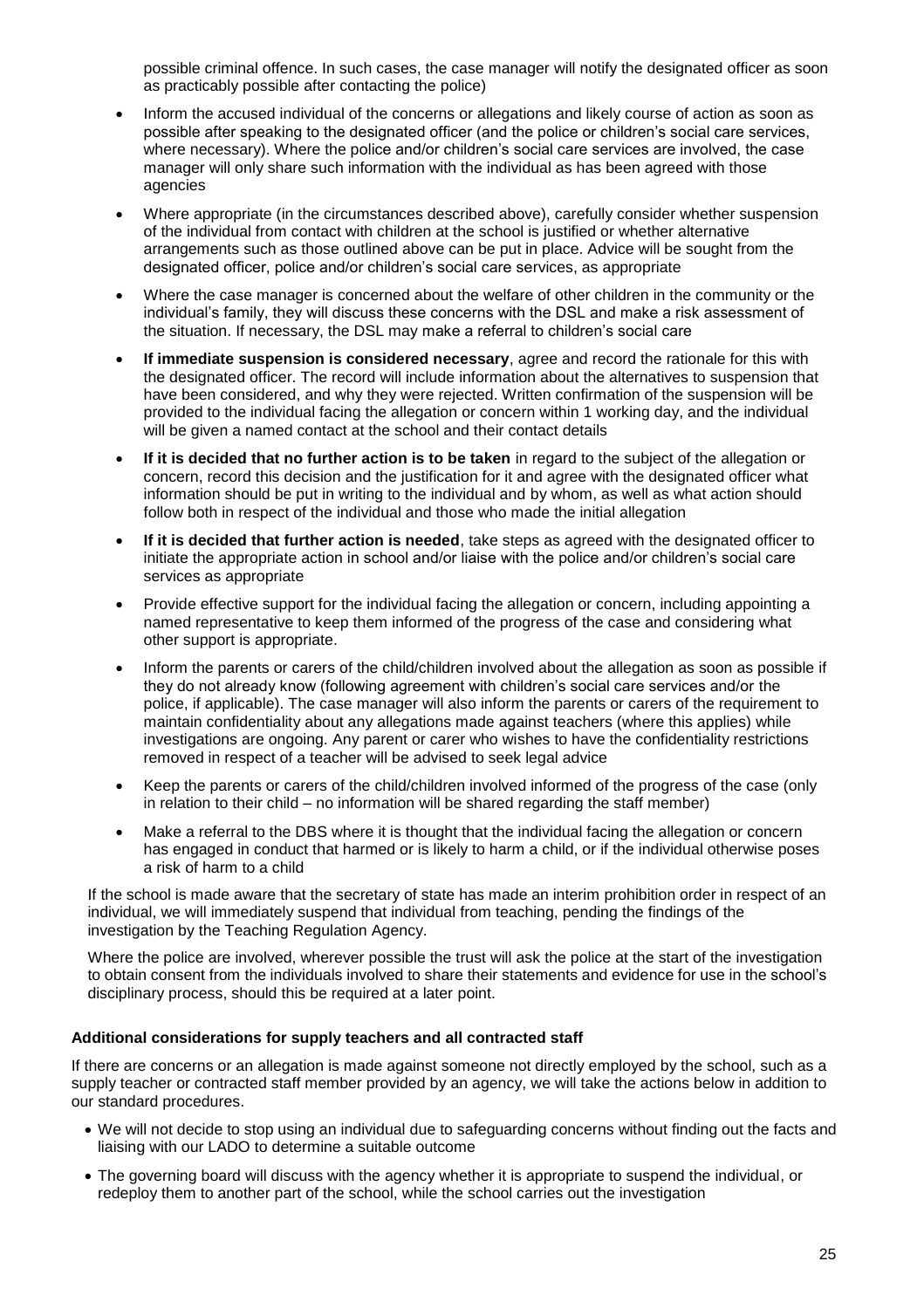- We will involve the agency fully, but the school will take the lead in collecting the necessary information and providing it to the LADO as required
- We will address issues such as information sharing, to ensure any previous concerns or allegations known to the agency are taken into account (we will do this, for example, as part of the allegations management meeting or by liaising directly with the agency where necessary)

When using an agency, we will inform them of our process for managing allegations, and keep them updated about our policies as necessary, and will invite the agency's HR manager or equivalent to meetings as appropriate.

### **Timescales**

We will deal with all allegations as quickly and effectively as possible and will endeavour to comply with the following timescales, where reasonably practicable:

- Any cases where it is clear immediately that the allegation is unsubstantiated or malicious will be resolved within 1 week
- If the nature of an allegation does not require formal disciplinary action, we will institute appropriate action within 3 working days
- If a disciplinary hearing is required and can be held without further investigation, we will hold this within 15 working days

### **Specific actions**

### **Action following a criminal investigation or prosecution**

The case manager will discuss with the local authority's designated officer whether any further action, including disciplinary action, is appropriate and, if so, how to proceed, taking into account information provided by the police and/or children's social care services.

### **Conclusion of a case where the allegation is substantiated**

If the allegation is substantiated and the individual is dismissed or the school ceases to use their services, or the individual resigns or otherwise ceases to provide their services, the case manager and the school's personnel adviser will discuss with the designated officer whether to make a referral to the DBS for consideration of whether inclusion on the barred lists is required.

If the individual concerned is a member of teaching staff, the case manager and personnel adviser will discuss with the designated officer whether to refer the matter to the Teaching Regulation Agency to consider prohibiting the individual from teaching.

### **Individuals returning to work after suspension**

If it is decided on the conclusion of a case that an individual who has been suspended can return to work, the case manager will consider how best to facilitate this.

The case manager will also consider how best to manage the individual's contact with the child or children who made the allegation, if they are still attending the school.

### **Unsubstantiated, unfounded, false or malicious reports**

If a report is:

- Determined to be unsubstantiated, unfounded, false or malicious, the DSL will consider the appropriate next steps. If they consider that the child and/or person who made the allegation is in need of help, or the allegation may have been a cry for help, a referral to children's social care may be appropriate
- Shown to be deliberately invented, or malicious, the school will consider whether any disciplinary action is appropriate against the individual(s) who made it

### **Unsubstantiated, unfounded, false or malicious allegations**

If an allegation is:

- Determined to be unsubstantiated, unfounded, false or malicious, the LADO and case manager will consider the appropriate next steps. If they consider that the child and/or person who made the allegation is in need of help, or the allegation may have been a cry for help, a referral to children's social care may be appropriate
- Shown to be deliberately invented, or malicious, the school will consider whether any disciplinary action is appropriate against the individual(s) who made it

### **Confidentiality and information sharing**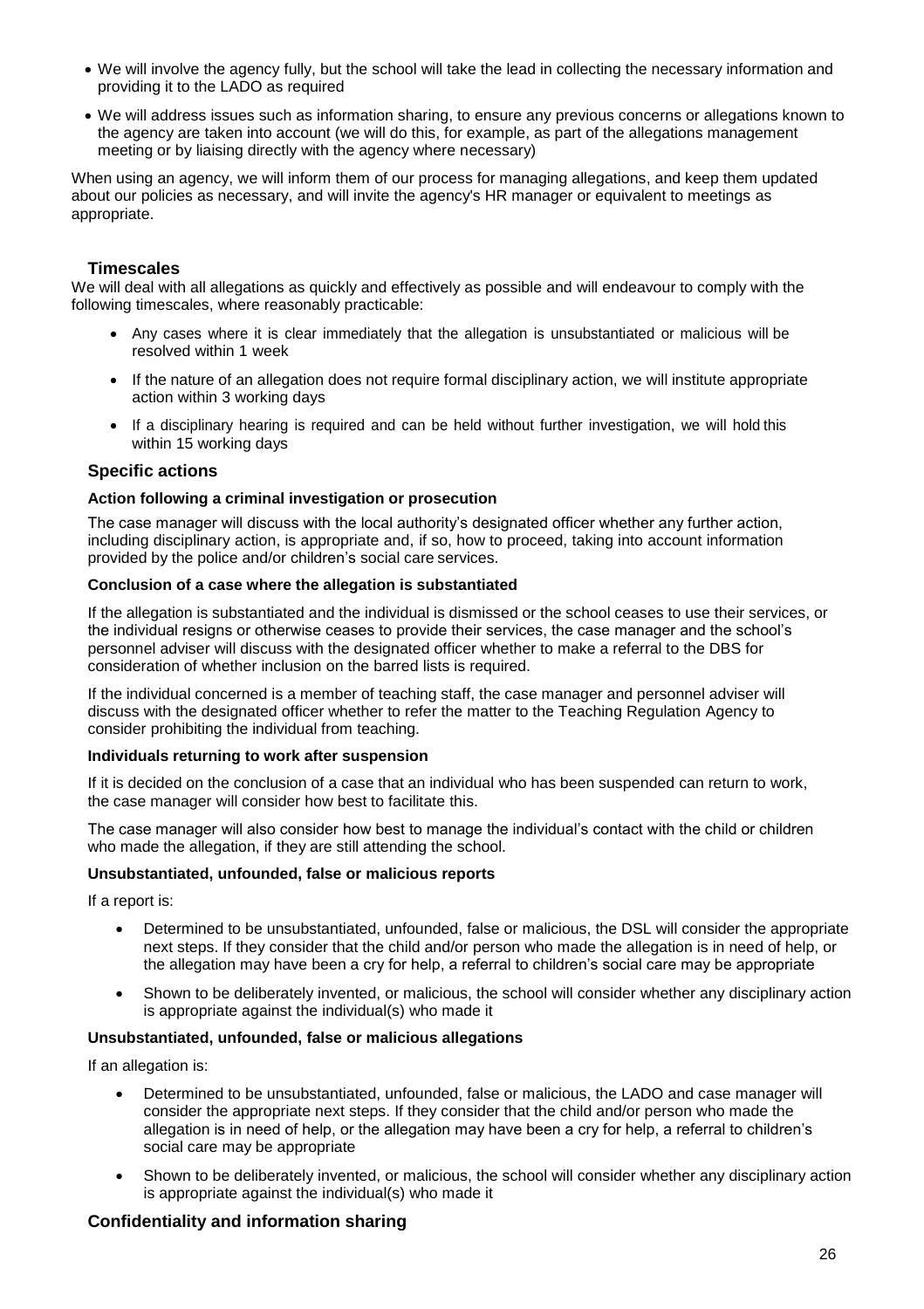The school will make every effort to maintain confidentiality and guard against unwanted publicity while an allegation is being investigated or considered.

The case manager will take advice from the local authority's designated officer, police and children's social care services, as appropriate, to agree:

- Who needs to know about the allegation and what information can be shared
- How to manage speculation, leaks and gossip, including how to make parents or carers of a child/children involved aware of their obligations with respect to confidentiality
- What, if any, information can be reasonably given to the wider community to reduce speculation
- How to manage press interest if, and when, it arises

### **Record-keeping**

The case manager will maintain clear records about any case where the allegation or concern meets the criteria above and store them on the individual's confidential personnel file for the duration of the case.

The records of any allegation that, following an investigation, is found to be malicious or false will be deleted from the individual's personnel file (unless the individual consents for the records to be retained on the file).

For all other allegations (which are not found to be malicious or false), the following information will be kept on the file of the individual concerned:

- A clear and comprehensive summary of the allegation
- Details of how the allegation was followed up and resolved
- Notes of any action taken, decisions reached and the outcome
- A declaration on whether the information will be referred to in any future reference

In these cases, the school will provide a copy to the individual, in agreement with children's social care or the police as appropriate.

Where records contain information about allegations of sexual abuse, we will preserve these for the Independent Inquiry into Child Sexual Abuse (IICSA), for the term of the inquiry. We will retain all other records at least until the individual has reached normal pension age, or for 10 years from the date of the allegation if that is longer.

### **References**

When providing employer references, we will:

- Not refer to any allegation that has been found to be false, unfounded, unsubstantiated or malicious, or any repeated allegations which have all been found to be false, unfounded, unsubstantiated or malicious
- Include substantiated allegations, provided that the information is factual and does not include opinions

### **Learning lessons**

After any cases where the allegations are *substantiated*, we will review the circumstances of the case with the local authority's designated officer to determine whether there are any improvements that we can make to the school's procedures or practice to help prevent similar events in the future.

This will include consideration of (as applicable):

- Issues arising from the decision to suspend the member of staff
- The duration of the suspension
- Whether or not the suspension was justified
- The use of suspension when the individual is subsequently reinstated. We will consider how future investigations of a similar nature could be carried out without suspending the individual

For all other cases, the case manager will consider the facts and determine whether any improvements can be made.

### **Non-recent allegations**

Abuse can be reported, no matter how long ago it happened.

We will report any non-recent allegations made by a child to the LADO in line with our local authority's procedures for dealing with non-recent allegations.

Where an adult makes an allegation to the school that they were abused as a child, we will advise the individual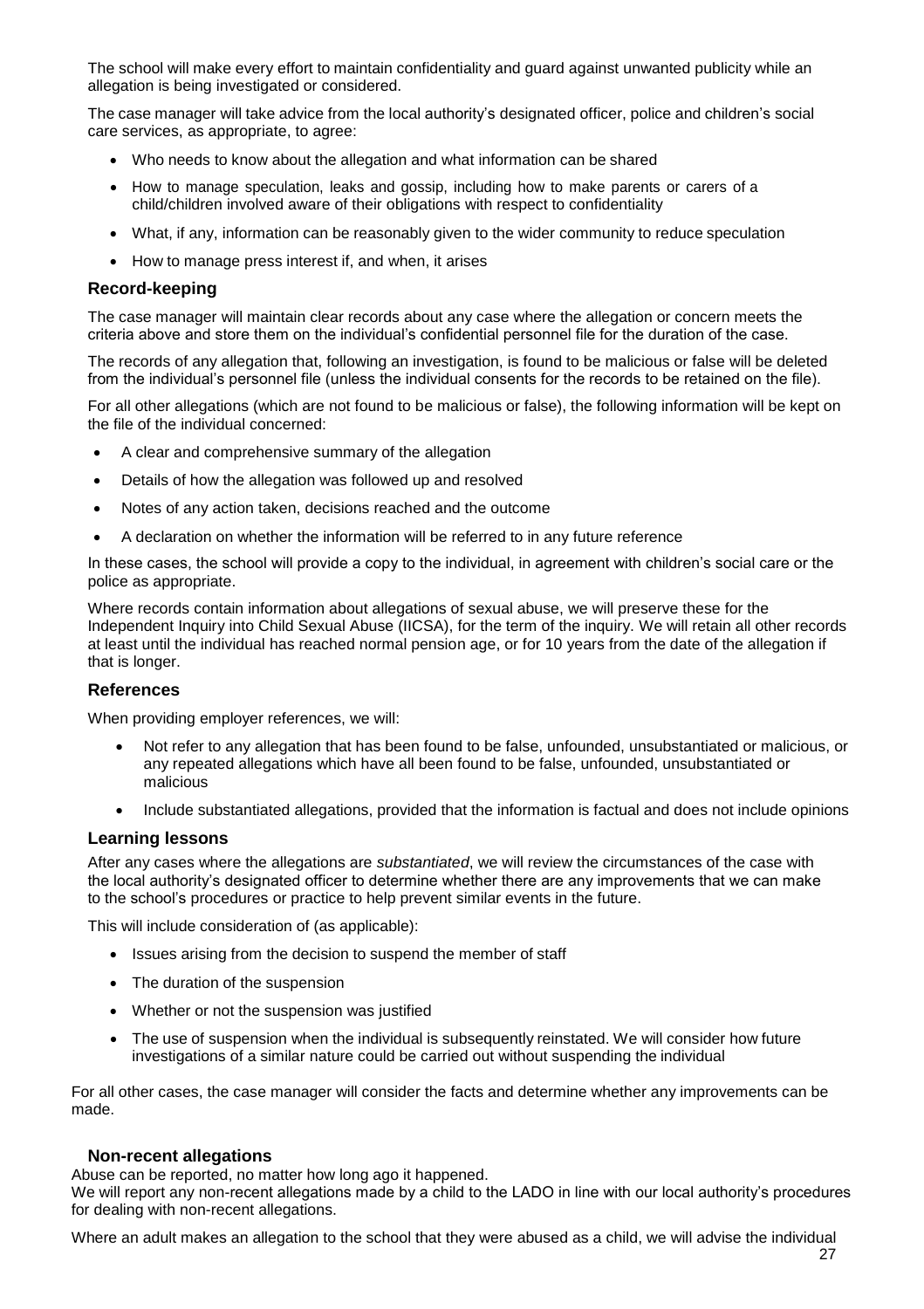to report the allegation to the police.

### **Section 2: concerns that do not meet the harm threshold**

This section applies to all concerns (including allegations) about members of staff, including supply teachers, volunteers and contractors, which do not meet the harm threshold set out in section 1 above.

Concerns may arise through, for example:

- Suspicion
- Complaint
- Disclosure made by a child, parent or other adult within or outside the school
- Pre-employment vetting checks

We recognise the importance of responding to and dealing with any concerns in a timely manner to safeguard the welfare of children.

### **Definition of low-level concerns**

The term 'low-level' concern is any concern – no matter how small – that an adult working in or on behalf of the school may have acted in a way that:

- Is inconsistent with the staff code of conduct, including inappropriate conduct outside of work, **and**
- Does not meet the allegations threshold or is otherwise not considered serious enough to consider a referral to the designated officer at the local authority

Examples of such behaviour could include, but are not limited to:

- Being overly friendly with children
- Having favourites
- Taking photographs of children on their mobile phone
- Engaging with a child on a one-to-one basis in a secluded area or behind a closed door
- Using inappropriate sexualised, intimidating or offensive language

### **Sharing low-level concerns**

We recognise the importance of creating a culture of openness, trust and transparency to encourage all staff to share low-level concerns so that they can be addressed appropriately.

We will create this culture by:

- Ensuring staff are clear about what appropriate behaviour is, and are confident in distinguishing expected and appropriate behaviour from concerning, problematic or inappropriate behaviour, in themselves and others
- Empowering staff to share any low-level concerns as per section 8.7 of this policy
- Empowering staff to self-refer
- Addressing unprofessional behaviour and supporting the individual to correct it at an early stage
- Providing a responsive, sensitive and proportionate handling of such concerns when they are raised
- Helping to identify any weakness in the school's safeguarding system

### **Responding to low-level concerns**

If the concern is raised via a third party, the headteacher will collect evidence where necessary by speaking:

- Directly to the person who raised the concern, unless it has been raised anonymously
- To the individual involved and any witnesses

The headteacher will use the information collected to categorise the type of behaviour and determine any further action, in line with the school's code of conduct.

### **Record keeping**

All low-level concerns will be recorded in writing. In addition to details of the concern raised, records will include the context in which the concern arose, any action taken and the rationale for decisions and action taken.

Records will be:

- Kept confidential, held securely and comply with the DPA 2018 and UK GDPR
- Reviewed so that potential patterns of concerning, problematic or inappropriate behaviour can be identified. Where a pattern of such behaviour is identified, we will decide on a course of action, either through our disciplinary procedures or, where a pattern of behaviour moves from a concern to meeting the harms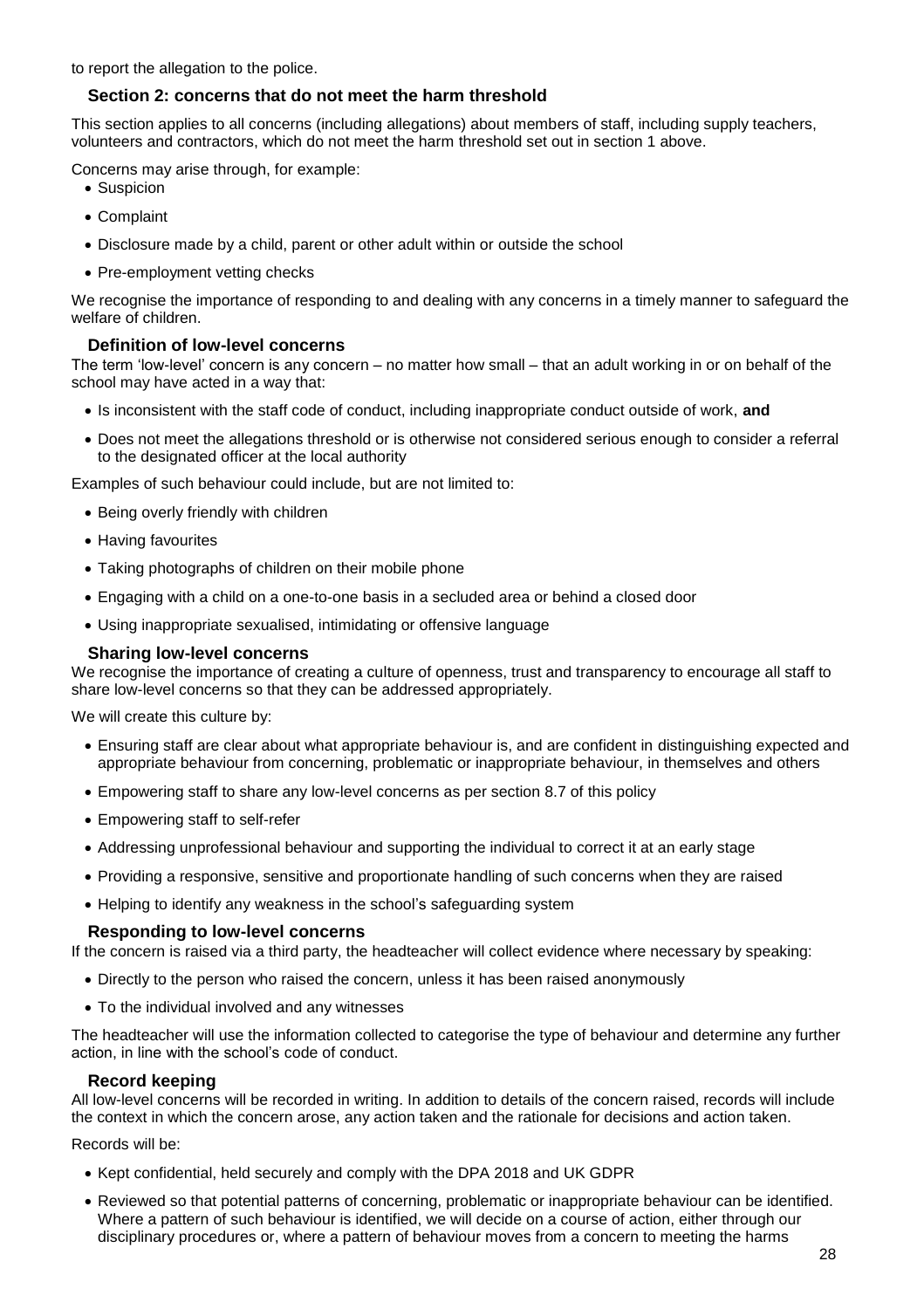threshold as described in section 1 of this appendix, we will refer it to the designated officer at the local authority

Retained at least until the individual leaves employment at the school

Where a low-level concern relates to a supply teacher or contractor, we will notify the individual's employer, so any potential patterns of inappropriate behaviour can be identified.

### **References**

We will not include low-level concerns in references unless:

- The concern (or group of concerns) has met the threshold for referral to the designated officer at the local authority and is found to be substantiated; and/or
- The concern (or group of concerns) relates to issues which would ordinarily be included in a reference, such as misconduct or poor performance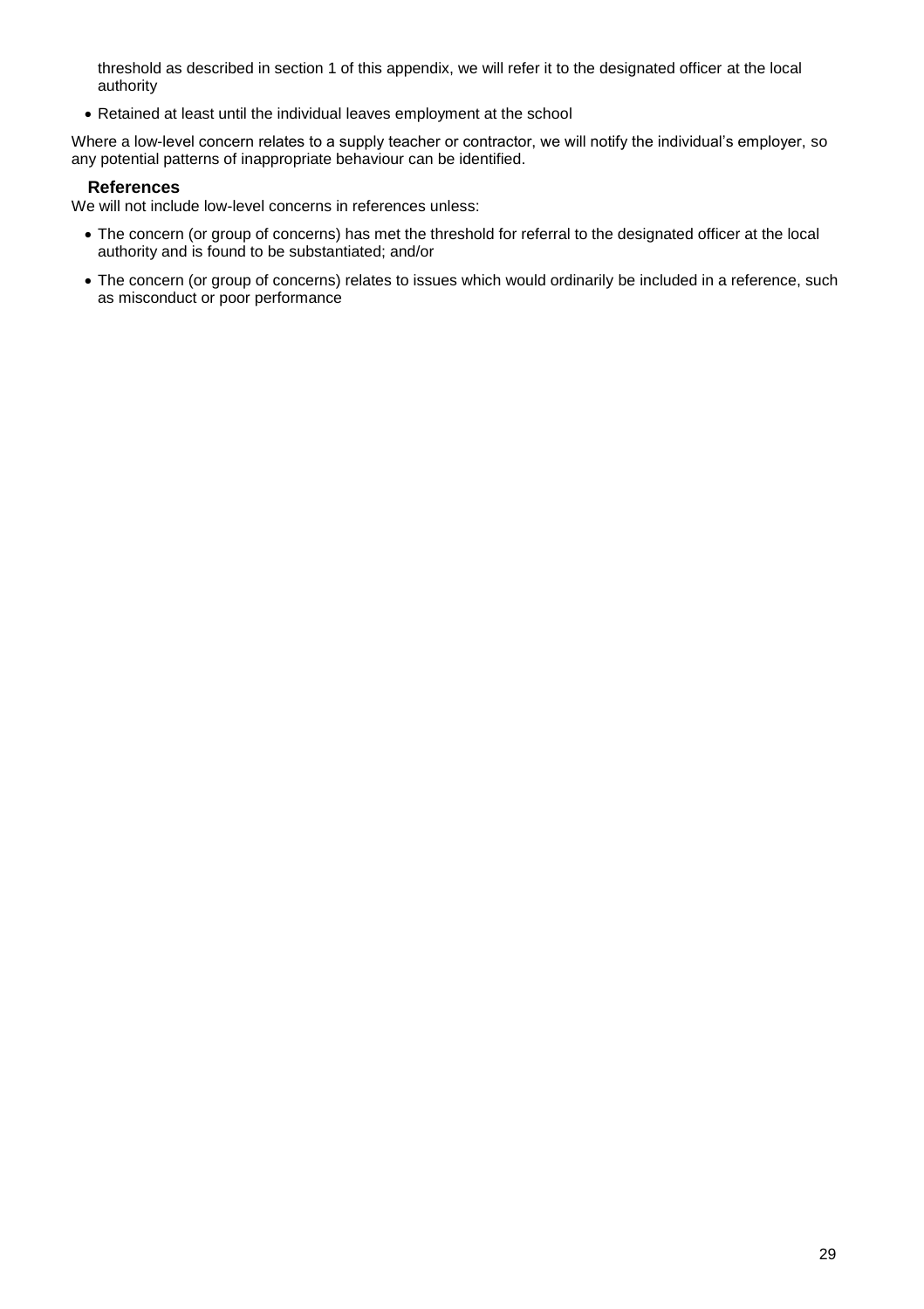# <span id="page-29-0"></span>**Appendix 4: specific safeguarding issues**

### **Children missing from education**

A child going missing from education, particularly repeatedly, can be a warning sign of a range of safeguarding issues. This might include abuse or neglect, such as sexual abuse or exploitation or child criminal exploitation, or issues such as mental health problems, substance abuse, radicalisation, FGM or forced marriage.

There are many circumstances where a child may become missing from education, but some children are particularly at risk. These include children who:

- Are at risk of harm or neglect
- Are at risk of forced marriage or FGM
- Come from Gypsy, Roma, or Traveller families
- Come from the families of service personnel
- Go missing or run away from home or care
- Are supervised by the youth justice system
- Cease to attend a school
- Come from new migrant families

We will follow our procedures for unauthorised absence and for dealing with children who go missing from education, particularly on repeat occasions, to help identify the risk of abuse and neglect, including sexual exploitation, and to help prevent the risks of going missing in future. This includes informing the local authority if a child leaves the school without a new school being named, and adhering to requirements with respect to sharing information with the local authority, when applicable, when removing a child's name from the admission register at non-standard transition points.

Staff will be trained in signs to look out for and the individual triggers to be aware of when considering the risks of potential safeguarding concerns which may be related to being missing, such as travelling to conflict zones, FGM and forced marriage.

If a staff member suspects that a child is suffering from harm or neglect, we will follow local child protection procedures, including with respect to making reasonable enquiries. We will make an immediate referral to the local authority children's social care team, and the police, if the child is suffering or likely to suffer from harm, or in immediate danger.

### **Child criminal exploitation**

Child criminal exploitation (CCE) is a form of abuse where an individual or group takes advantage of an imbalance of power to coerce, control, manipulate or deceive a child into criminal activity, in exchange for something the victim needs or wants, and/or for the financial or other advantage of the perpetrator or facilitator, and/or through violence or the threat of violence.

The abuse can be perpetrated by males or females, and children or adults. It can be a one-off occurrence or a series of incidents over time, and range from opportunistic to complex organised abuse.

The victim can be exploited even when the activity appears to be consensual. It does not always involve physical contact and can happen online. For example, young people may be forced to work in cannabis factories, coerced into moving drugs or money across the country (county lines), forced to shoplift or pickpocket, or to threaten other young people.

Indicators of CCE can include a child:

- Appearing with unexplained gifts or new possessions
- Associating with other young people involved in exploitation
- Suffering from changes in emotional wellbeing
- Misusing drugs and alcohol
- Going missing for periods of time or regularly coming home late
- Regularly missing school or education
- Not taking part in education

If a member of staff suspects CCE, they will discuss this with the DSL. The DSL will trigger the local safeguarding procedures, including a referral to the local authority's children's social care team and the police, if appropriate.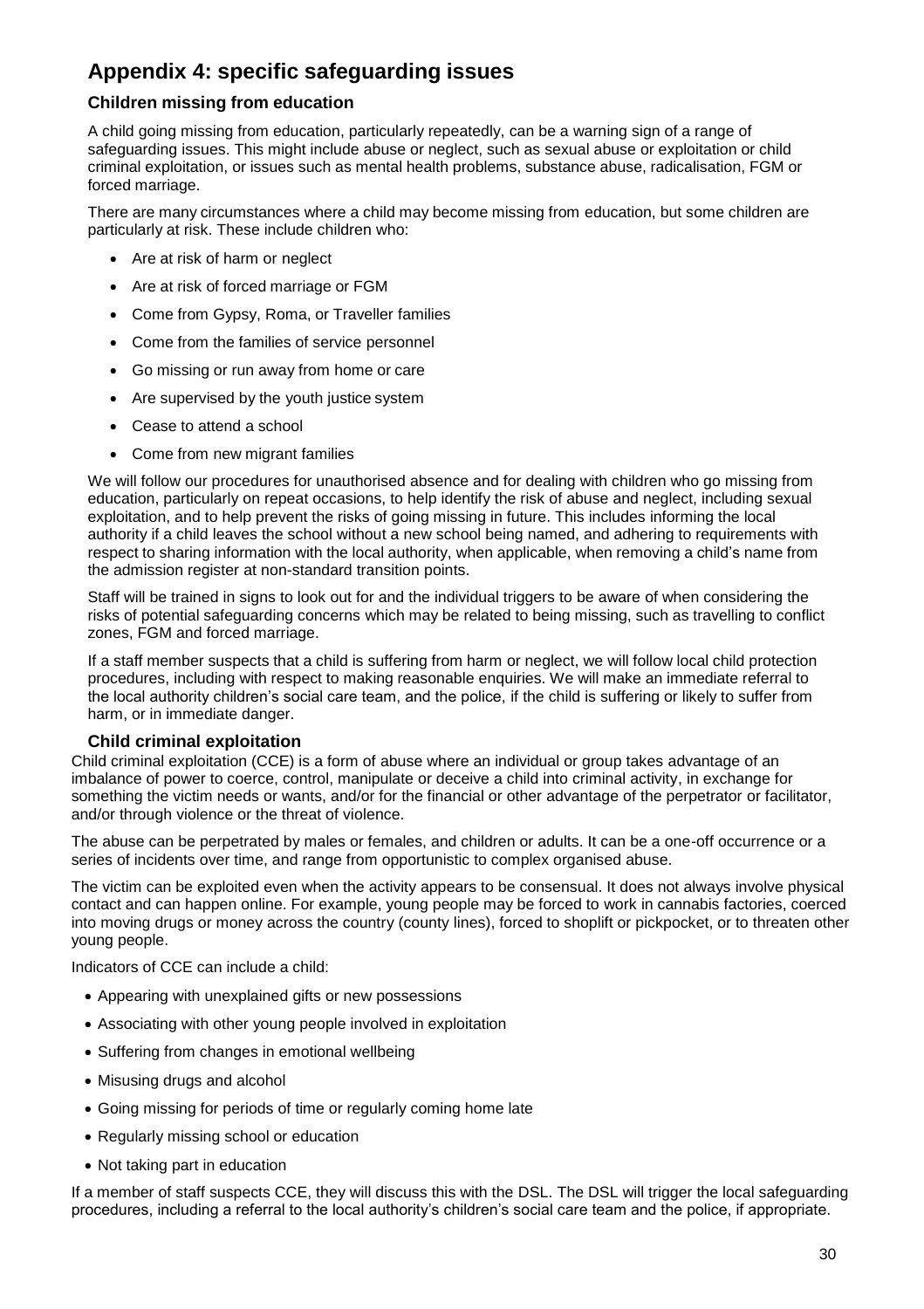### **Child sexual exploitation**

Child sexual exploitation (CSE) is a form of child sexual abuse where an individual or group takes advantage of an imbalance of power to coerce, manipulate or deceive a child into sexual activity, in exchange for something the victim needs or wants and/or for the financial advantage or increased status of the perpetrator or facilitator. It may, or may not, be accompanied by violence or threats of violence.

The abuse can be perpetrated by males or females, and children or adults. It can be a one-off occurrence or a series of incidents over time, and range from opportunistic to complex organised abuse.

The victim can be exploited even when the activity appears to be consensual. Children or young people who are being sexually exploited may not understand that they are being abused. They often trust their abuser and may be tricked into believing they are in a loving, consensual relationship.

CSE can include both physical contact (penetrative and non-penetrative acts) and non-contact sexual activity. It can also happen online. For example, young people may be persuaded or forced to share sexually explicit images of themselves, have sexual conversations by text, or take part in sexual activities using a webcam. CSE may also occur without the victim's immediate knowledge, for example through others copying videos or images.

In addition to the CCE indicators above, indicators of CSE can include a child:

- Having an older boyfriend or girlfriend
- Suffering from sexually transmitted infections or becoming pregnant

If a member of staff suspects CSE, they will discuss this with the DSL. The DSL will trigger the local safeguarding procedures, including a referral to the local authority's children's social care team and the police, if appropriate.

### **Domestic abuse**

Children can witness and be adversely affected by domestic abuse and/or violence at home where it occurs between family members. In some cases, a child may blame themselves for the abuse or may have had to leave the family home as a result.

Types of domestic abuse include intimate partner violence, abuse by family members, teenage relationship abuse and child/adolescent to parent violence and abuse. Anyone can be a victim of domestic abuse, regardless of gender, age, ethnicity, socioeconomic status, sexuality or background, and domestic abuse can take place inside or outside of the home.

Exposure to domestic abuse and/or violence can have a serious, long-lasting emotional and psychological impact on children.

If police are called to an incident of domestic abuse and any children in the household have experienced the incident, the police will inform the key adult in school (usually the designated safeguarding lead) before the child or children arrive at school the following day.

The DSL will provide support according to the child's needs and update records about their circumstances.

### **Homelessness**

Being homeless or being at risk of becoming homeless presents a real risk to a child's welfare.

The DSL and their deputies will be aware of contact details and referral routes in to the local housing authority so they can raise/progress concerns at the earliest opportunity (where appropriate and in accordance with local procedures).

Where a child has been harmed or is at risk of harm, the DSL will also make a referral to children's social care.

### **So-called 'honour-based' abuse (including FGM and forced marriage)**

So-called 'honour-based' violence (HBA) encompasses incidents or crimes committed to protect or defend the honour of the family and/or community, including FGM, forced marriage, and practices such as breast ironing.

Abuse committed in this context often involves a wider network of family or community pressure and can include multiple perpetrators.

All forms of HBA are abuse and will be handled and escalated as such. All staff will be alert to the possibility of a child being at risk of HBA or already having suffered it. If staff have a concern, they will speak to the DSL, who will activate local safeguarding procedures.

### **FGM**

The DSL will make sure that staff have access to appropriate training to equip them to be alert to children affected by FGM or at risk of FGM.

Section 8.3 of this policy sets out the procedures to be followed if a staff member discovers that an act of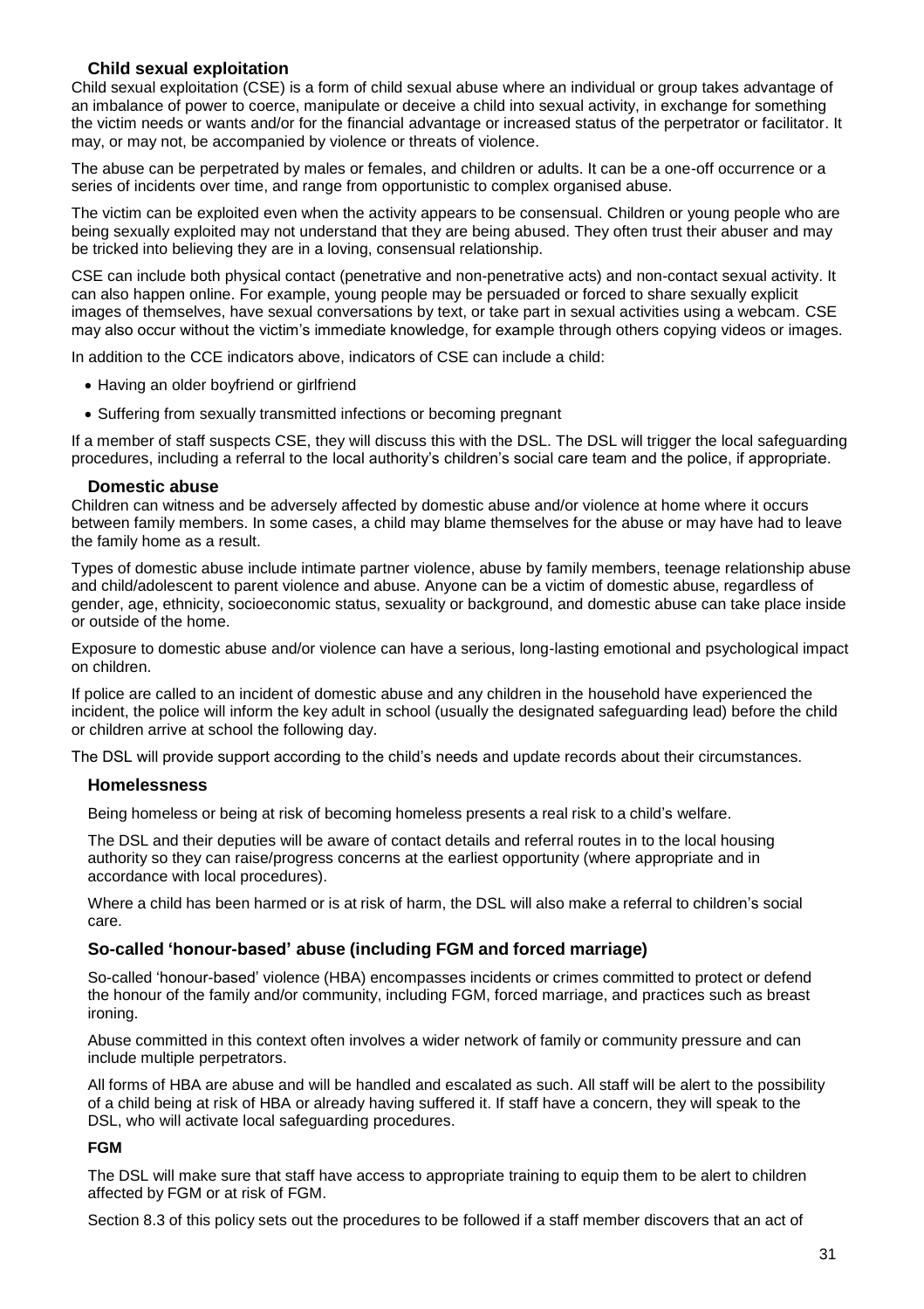FGM appears to have been carried out or suspects that a pupil is at risk of FGM.

Indicators that FGM has already occurred include:

- A pupil confiding in a professional that FGM has taken place
- A mother/family member disclosing that FGM has been carried out
- A family/pupil already being known to social services in relation to other safeguarding issues
- A girl:
	- o Having difficulty walking, sitting or standing, or looking uncomfortable
	- $\circ$  Finding it hard to sit still for long periods of time (where this was not a problem previously)
	- o Spending longer than normal in the bathroom or toilet due to difficulties urinating
	- o Having frequent urinary, menstrual or stomach problems
	- o Avoiding physical exercise or missing PE
	- o Being repeatedly absent from school, or absent for a prolonged period
	- o Demonstrating increased emotional and psychological needs for example, withdrawal or depression, or significant change in behaviour
	- o Being reluctant to undergo any medical examinations
	- o Asking for help, but not being explicit about the problem
	- o Talking about pain or discomfort between her legs

Potential signs that a pupil may be at risk of FGM include:

- The girl's family having a history of practising FGM (this is the biggest risk factor to consider)
- FGM being known to be practised in the girl's community or country of origin
- A parent or family member expressing concern that FGM may be carried out
- A family not engaging with professionals (health, education or other) or already being known to social care in relation to other safeguarding issues
- A girl:
	- o Having a mother, older sibling or cousin who has undergone FGM
	- o Having limited level of integration within UK society
	- o Confiding to a professional that she is to have a "special procedure" or to attend a special occasion to "become a woman"
	- $\circ$  Talking about a long holiday to her country of origin or another country where the practice is prevalent, or parents stating that they or a relative will take the girl out of the country for a prolonged period
	- $\circ$  Requesting help from a teacher or another adult because she is aware or suspects that she is at immediate risk of FGM
	- $\circ$  Talking about FGM in conversation for example, a girl may tell other children about it (although it is important to take into account the context of the discussion)
	- o Being unexpectedly absent from school
	- $\circ$  Having sections missing from her 'red book' (child health record) and/or attending a travel clinic or equivalent for vaccinations/anti-malarial medication

The above indicators and risk factors are not intended to be exhaustive.

### **Forced marriage**

Forcing a person into marriage is a crime. A forced marriage is one entered into without the full and free consent of one or both parties and where violence, threats, or any other form of coercion is used to cause a person to enter into a marriage. Threats can be physical or emotional and psychological.

If a member of staff suspects that a pupil is being forced into marriage, they will speak to the pupil about their concerns in a secure and private place. They will then report this to the DSL.

The DSL will:

- Speak to the pupil about the concerns in a secure and private place
- Activate the local safeguarding procedures and refer the case to the local authority's designated officer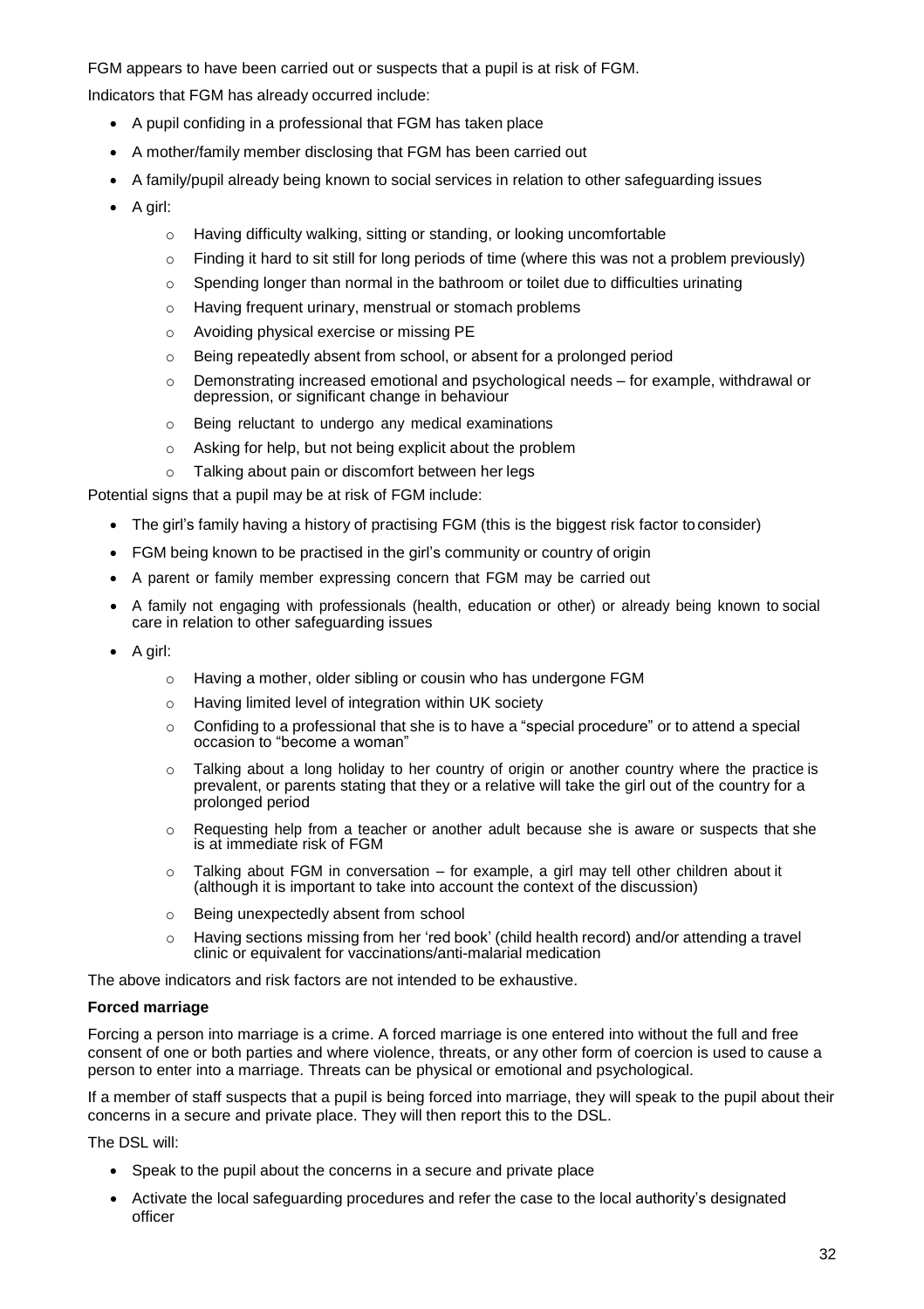- Seek advice from the Forced Marriage Unit on 020 7008 0151 or [fmu@fco.gov.uk](http://www.legislation.gov.uk/ukpga/2006/21/contents)
- Refer the pupil to an education welfare officer, pastoral tutor, learning mentor, or school counsellor, as appropriate

### **Preventing radicalisation**

- **Radicalisation** refers to the process by which a person comes to support terrorism and extremist ideologies associated with terrorist groups
- **Extremism** is vocal or active opposition to fundamental British values, such as democracy, the rule of law, individual liberty, and mutual respect and tolerance of different faiths and beliefs. This also includes calling for the death of members of the armed forces
- **Terrorism** is an action that:
	- Endangers or causes serious violence to a person/people;
	- Causes serious damage to property; or
	- Seriously interferes or disrupts an electronic system

The use or threat of terrorism must be designed to influence the government or to intimidate the public and is made for the purpose of advancing a political, religious or ideological cause.

Schools have a duty to prevent children from being drawn into terrorism. The DSL will undertake Prevent awareness training and make sure that staff have access to appropriate training to equip them to identify children at risk.

We will assess the risk of children in our school being drawn into terrorism. This assessment will be based on an understanding of the potential risk in our local area, in collaboration with our local safeguarding partners and local police force.

We will ensure that suitable internet filtering is in place, and equip our pupils to stay safe online at school and at home.

There is no single way of identifying an individual who is likely to be susceptible to an extremist ideology. Radicalisation can occur quickly or over a long period.

Staff will be alert to changes in pupils' behaviour.

The government website [Educate Against Hate](http://educateagainsthate.com/parents/what-are-the-warning-signs/) and charity [NSPCC](https://www.gov.uk/government/publications/early-years-foundation-stage-framework--2) say that signs that a pupil is being radicalised can include:

- Refusal to engage with, or becoming abusive to, peers who are different from themselves
- Becoming susceptible to conspiracy theories and feelings of persecution
- Changes in friendship groups and appearance
- Rejecting activities they used to enjoy
- Converting to a new religion
- Isolating themselves from family and friends
- Talking as if from a scripted speech
- An unwillingness or inability to discuss their views
- A sudden disrespectful attitude towards others
- Increased levels of anger
- Increased secretiveness, especially around internet use
- Expressions of sympathy for extremist ideologies and groups, or justification of their actions
- Accessing extremist material online, including on Facebook or Twitter
- Possessing extremist literature
- Being in contact with extremist recruiters and joining, or seeking to join, extremist organisations

Children who are at risk of radicalisation may have low self-esteem, or be victims of bullying or discrimination. It is important to note that these signs can also be part of normal teenage behaviour – staff should have confidence in their instincts and seek advice if something feels wrong.

If staff are concerned about a pupil, they will follow our procedures set out in section 7.5 of this policy, including discussing their concerns with the DSL.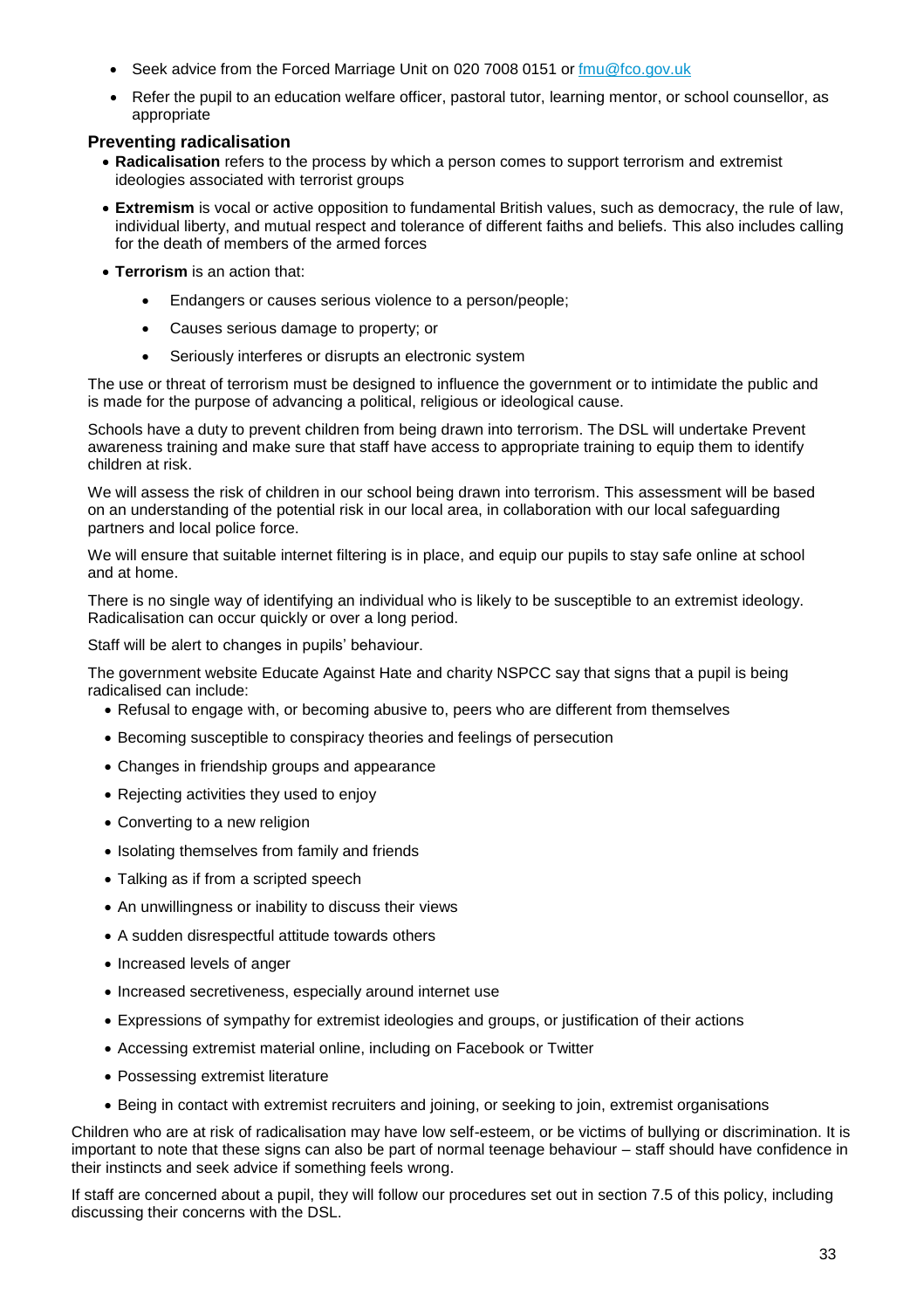Staff should **always** take action if they are worried.

### **Peer-on-peer abuse**

Peer-on-peer abuse is when children abuse other children. This type of abuse can take place inside and outside of school and online.

Peer-on-peer abuse is most likely to include, but may not be limited to:

- Bullying (including cyber-bullying, prejudice-based and discriminatory bullying)
- Abuse in intimate personal relationships between peers
- Physical abuse such as hitting, kicking, shaking, biting, hair pulling, or otherwise causing physical harm (this may include an online element which facilitates, threatens and/or encourages physical abuse)
- Sexual violence, such as rape, assault by penetration and sexual assault (this may include an online element which facilitates, threatens and/or encourages sexual violence)
- Sexual harassment, such as sexual comments, remarks, jokes and online sexual harassment, which may be standalone or part of a broader pattern of abuse
- Causing someone to engage in sexual activity without consent, such as forcing someone to strip, touch themselves sexually, or to engage in sexual activity with a third party
- Consensual and non-consensual sharing of nudes and semi nudes images and/or videos (also known as sexting or youth produced sexual imagery)
- Upskirting, which typically involves taking a picture under a person's clothing without their permission, with the intention of viewing their genitals or buttocks to obtain sexual gratification, or cause the victim humiliation, distress or alarm
- Initiation/hazing type violence and rituals (this could include activities involving harassment, abuse or humiliation used as a way of initiating a person into a group and may also include an online element)

Where children abuse their peers online, this can take the form of, for example, abusive, harassing, and misogynistic messages; the non-consensual sharing of indecent images, especially around chat groups; and the sharing of abusive images and pornography, to those who don't want to receive such content.

If staff have any concerns about peer-on-peer abuse, or a child makes a report to them, they will follow the procedures set out in section 7 of this policy, as appropriate. In particular, section 7.8 and 7.9 set out more detail about our school's approach to this type of abuse.

### **Sexual violence and sexual harassment between children in schools**

Sexual violence and sexual harassment can occur:

- Between 2 children of any age and sex
- Through a group of children sexually assaulting or sexually harassing a single child or group of children
- Online and face to face (both physically and verbally)

Sexual violence and sexual harassment exist on a continuum and may overlap.

Children who are victims of sexual violence and sexual harassment will likely find the experience stressful and distressing. This will, in all likelihood, adversely affect their educational attainment and will be exacerbated if the alleged perpetrator(s) attends the same school.

If a victim reports an incident, it is essential that staff make sure they are reassured that they are being taken seriously and that they will be supported and kept safe. A victim should never be given the impression that they are creating a problem by reporting sexual violence or sexual harassment. Nor should a victim ever be made to feel ashamed for making a report.

Some groups are potentially more at risk. Evidence shows that girls, children with SEN and/or disabilities, and lesbian, gay, bisexual and transgender (LGBT) children are at greater risk.

Staff should be aware of the importance of:

- Challenging inappropriate behaviours
- Making clear that sexual violence and sexual harassment is not acceptable, will never be tolerated and is not an inevitable part of growing up
- Challenging physical behaviours (potentially criminal in nature), such as grabbing bottoms, breasts and genitalia, pulling down trousers, flicking bras and lifting up skirts. Dismissing or tolerating such behaviours risks normalising them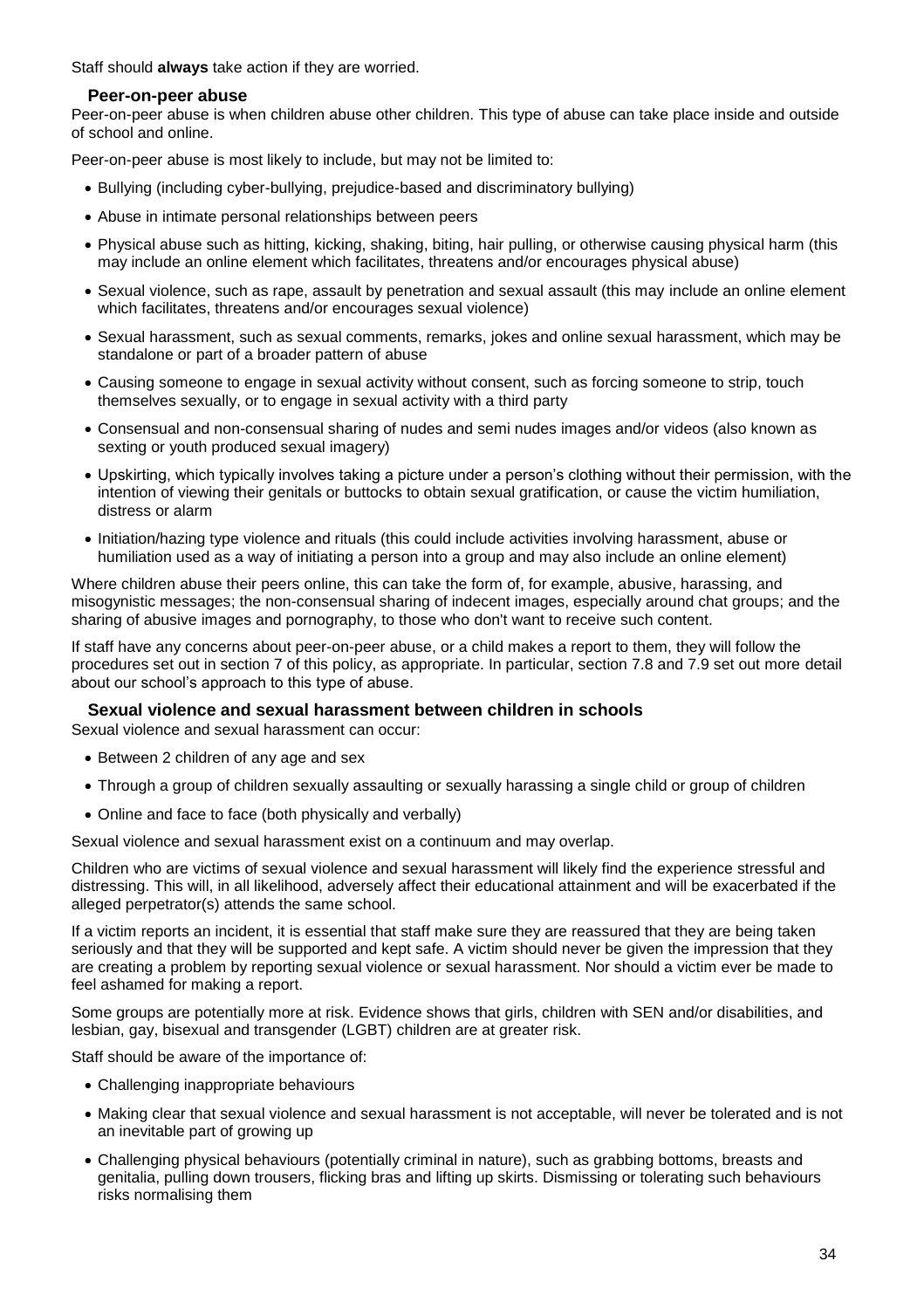If staff have any concerns about sexual violence or sexual harassment, or a child makes a report to them, they will follow the procedures set out in section 7 of this policy, as appropriate. In particular, section 7.8 and 7.9 set out more detail about our school's approach to this type of abuse.

### **Serious violence**

Indicators which may signal that a child is at risk from, or involved with, serious violent crime may include:

- Increased absence from school
- Change in friendships or relationships with older individuals or groups
- Significant decline in performance
- Signs of self-harm or a significant change in wellbeing
- Signs of assault or unexplained injuries
- Unexplained gifts or new possessions (this could indicate that the child has been approached by, or is involved with, individuals associated with criminal networks or gangs and may be at risk of criminal exploitation (see above))

Risk factors which increase the likelihood of involvement in serious violence include:

- Being male
- Having been frequently absent or permanently excluded from school
- Having experienced child maltreatment
- Having been involved in offending, such as theft or robbery

Staff will be aware of these indicators and risk factors. If a member of staff has a concern about a pupil being involved in, or at risk of, serious violence, they will report this to the DSL.

### **Checking the identity and suitability of visitors**

All visitors will be required to verify their identity to the satisfaction of staff.

If the visitor is unknown to the setting, we will check their credentials and reason for visiting before allowing them to enter the setting. Visitors should be ready to produce identification and their DBS upon request.

Visitors are expected to sign the visitors' book and wear a visitor's badge.

Visitors to the school who are visiting for a professional purpose, such as educational psychologists and school improvement officers, will be asked to show photo ID and:

- Will be asked to show their DBS certificate, which will be checked alongside their photo ID; or
- The organisation sending the professional, such as the LA or educational psychology service, will provide prior written confirmation that an appropriate level of DBS check has been carried out

All other visitors, including visiting speakers, will be accompanied by a member of staff at all times. We will not invite into the school any speaker who is known to disseminate extremist views, and will carry out appropriate checks to ensure that any individual or organisation using school facilities is not seeking to disseminate extremist views or radicalise pupils or staff.

### **Non-collection of children**

If a child is not collected at the end of the session/day, we will:

- Use the contacts provided by parents to communicate the need for immediate collection
- If no parent or carer can be contacted after an appropriate amount of time (no less than 45 minutes), senior leaders will consider phoning social care for advice about what to do next

### **Missing pupils**

Our procedures are designed to ensure that a missing child is found and returned to effective supervision as soon as possible. If a child goes missing, we will:

- Follow the child if appropriate and safe to do so, and if we can see them
- Search the local area and delegate other members of staff to do so, to locate them quickly
- Quickly investigate any incidents leading up to a child being missing, in order to ascertain where they may have gone
- Call the emergency services immediately